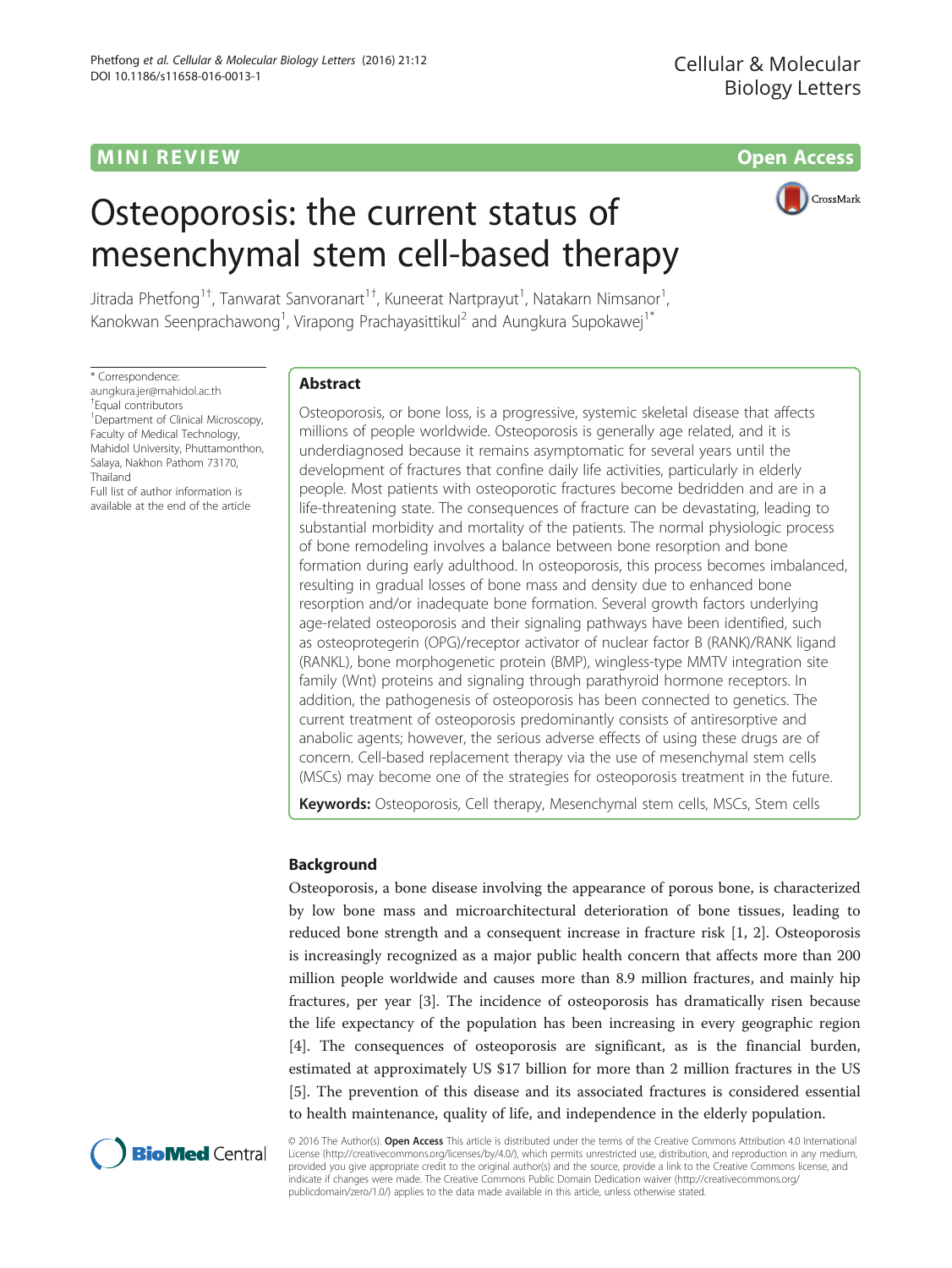According to the World Health Organization (WHO) criteria, osteoporosis is defined as having a bone mineral density (BMD) value that is 2.5 standard deviations or more (T-score  $\leq$  -2.5) below the average value for young healthy women, as measured by dual-energy x-ray absorptiometry (DXA), which is the most validated technique (i.e., the gold standard) [[1, 2\]](#page-13-0). A low BMD not only is a major risk factor for fractures but also is an independent risk factor for death [[6\]](#page-13-0). BMD testing of the hip and spine is required for a densitometric diagnosis of osteoporosis. Measurements of bone strength other than bone density at these sites may predict fracture risk but cannot be used to diagnose osteoporosis [[7\]](#page-14-0). BMD remains the best tool to assess fracture risk, but it cannot predict the fracture risk in certain cases, particularly in type 2 diabetes patients, who usually have a higher BMD and an increased fracture risk [[8\]](#page-14-0). The majority of osteoporotic fractures occur in individuals with a BMD level within the osteopenic range (-2.5 < T-score < -1) or even with normal BMD levels [[9\]](#page-14-0). The Fracture Risk Assessment (FRAX) tool integrates BMD and clinical risk factors such as age, gender, the history of fracture, the parental history of hip fracture, current smoking, excessive alcohol intake, rheumatoid arthritis, glucocorticoid use, and other causes of secondary osteoporosis. FRAX has been shown to be a more applicable prediction tool to estimate the risk and probability of fracture in an individual over the next 10 years. FRAX can also provide general clinical guidance for treatment decisions [[10\]](#page-14-0).

Over the past few decades, there have been great advances in understanding of the physiologic process of bone remodeling, together with associated pathologic conditions. The underlying pathogenesis of osteoporosis involves an imbalance of bone homeostasis that results from many causes, such as hormone deficiency, genetic disorders, use of certain medications, and medical conditions. Osteoporosis is characterized by low bone mass and density, which lead to an increased fracture risk. The aims of treatment for osteoporosis are to reduce bone loss and maintain bone density, especially in patients who have fractures or a high risk of fractures. Many therapeutic drugs for treating osteoporosis are available in the market, most of which have relied on bone resorption inhibition, such as bisphosphonate, and several drugs are being developed for treatment in the future. However, controversies have confounded the treatment of osteoporosis. Thus, new treatments based on the promotion of bone regeneration or alternative cell-based therapy for osteoporosis patients are expected to be investigated. Stem cells are expected to have great therapeutic potential, particularly in regenerative medicine. Specifically, stem cells could be a promising cell source for cell-based therapy for osteoporosis. In the present review, the current understanding of mesenchymal stem cells (MSCs) and their roles in osteoporosis, the genetics and transcriptional regulation involved in the pathogenesis of osteoporosis, the signaling pathways associated with osteoporosis and trends in using stem cells as cell-based therapy for osteoporosis is summarized.

## Pathogenesis

#### Imbalance of bone homeostasis

Bone formation generally comprises three basic steps: synthesis of extracellular protein matrix (osteoid) by osteoblasts; matrix mineralization by coating the protein matrix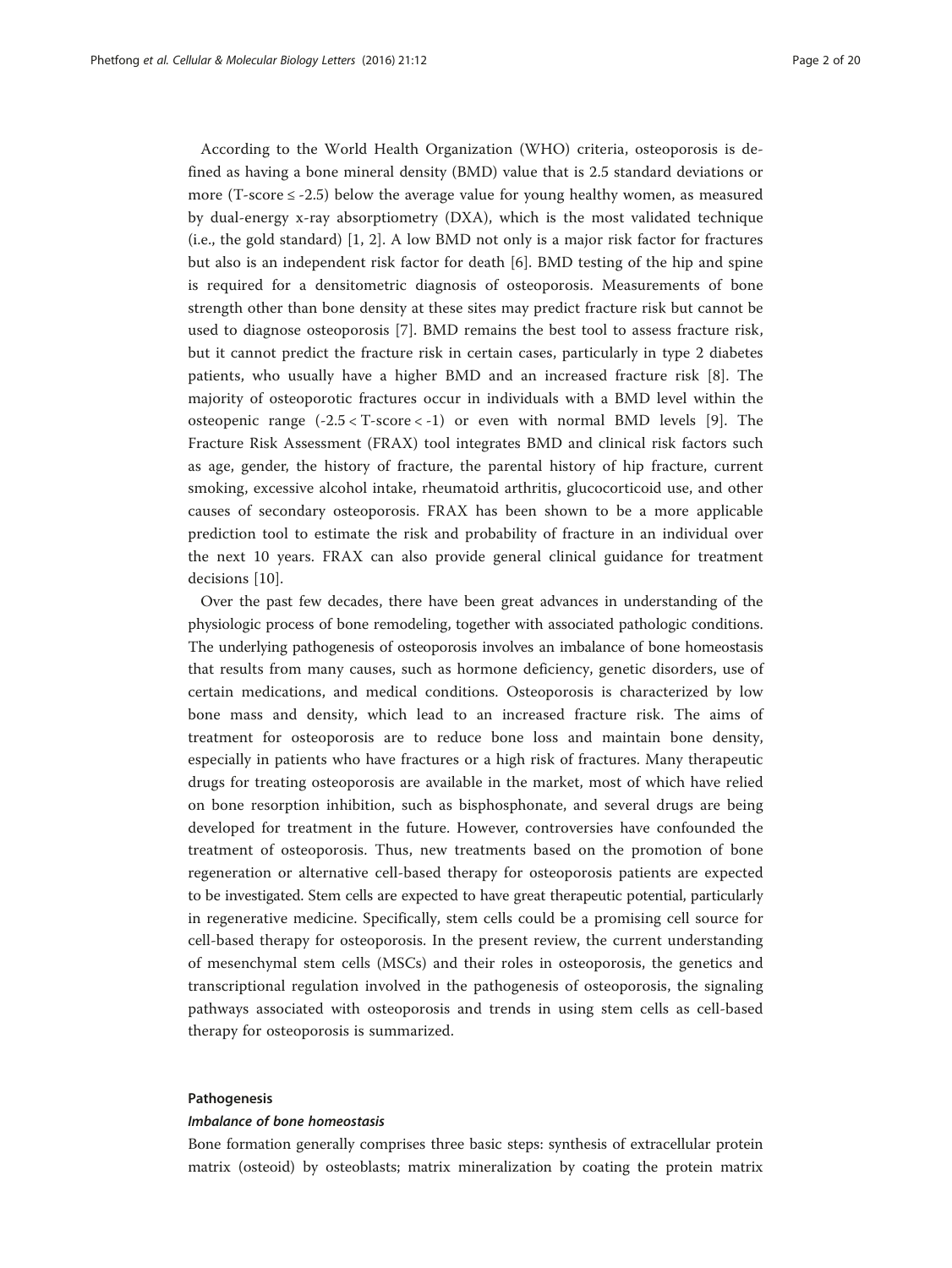with a layer of mineral, and predominantly calcium phosphate in the form of crystals of hydroxyapatite; and bone remodeling, which is a process that occurs throughout human life. Bone remodeling is essential to maintain the integrity of the skeleton and serves as storage for mineral homeostasis [\[11\]](#page-14-0). Via an interactive process called coupling, this process is balanced by the functions of bone-resorbing osteoclasts and bone-forming osteoblasts in early adulthood. When the bone loses its mineral content and density and develops osteopenia, this culminates in osteoporosis, which is associated with a risk of bone fractures [[11](#page-14-0), [12\]](#page-14-0).

Osteoporosis is normally related to increasing age, consistent with the fact that most of the older population is affected by this condition. It has been shown that genetics could be another explanation for the pathogenesis of osteoporosis. The results of laboratory studies have indicated that osteoporosis is caused by an imbalance of the coupling interactive process, with increased bone resorption relative to bone formation. In this regard, the imbalance is a consequence of changes at the cellular level, by which osteoclast development is enhanced but osteoblast differentiation is insufficient because of impaired activity and enhanced apoptosis [\[13, 14\]](#page-14-0).

#### Underlying transcriptional regulation and genetics

Although MSCs have the ability to undergo multipotent differentiation, cell fate determination and differentiation toward either osteoblasts or adipocytes are well regulated by lineage-specific transcription factors such as runt-related transcription factor 2 (Runx2) and osterix (Osx) for osteoblasts and peroxisome proliferatoractivated receptor gamma (PPARγ) for adipocytes, suggesting an inverse correlation between osteogenesis and adipogenesis [[15](#page-14-0)–[19](#page-14-0)]. During these processes, intrinsic (genetic) and/or environmental (local and/or systemic) conditions interplay to specify cell fate toward one of the possible lineages. Several lines of evidence have demonstrated that osteoporotic MSCs have defects in intrinsic signals that cause functional alterations, leading to poor osteogenic differentiation capacity and favoring increased adipogenesis [[13, 20](#page-14-0)]. A recent study of microarray analyses demonstrated that MSCs from elderly patients with primary osteoporosis have a distinct transcriptome compared with control MSCs and elderly donor non-osteoporotic MSCs, as shown by enhanced mRNA expression of osteoporosis-associated genes (RUNX2, lipoprotein receptor-related protein 5; LRP5, collagen type 1 alpha1; COL1A1), genes involved in osteoclastogenesis (CSF1, PTH1R), and genes coding for inhibitors of wingless-type MMTV integration site family (Wnt) and bone morphogenetic protein (BMP) signaling, indicating intrinsic deficiencies in self-renewal and differentiation potential in osteoporotic MSCs [[21](#page-14-0)]. Interestingly, transcriptional alterations may reflect epigenetic changes as part of the process of age-related osteoporosis [[21](#page-14-0)].

Nevertheless, the regulatory mechanisms underlying the pathogenesis of osteoporosis have been linked to genetics. Several approaches, including linkage analysis in families, animal studies, candidate gene association studies, and genome-wide association studies (GWAS), have been used to identify the genes responsible for osteoporosis [[22](#page-14-0)]. Linkage analysis is the classical approach that is used to study BMD variation [\[23, 24](#page-14-0)]. Linkage studies in animals such as mice, rats and primates provide another way to identify genes that regulate bone density and other phenotypes relevant to osteoporosis.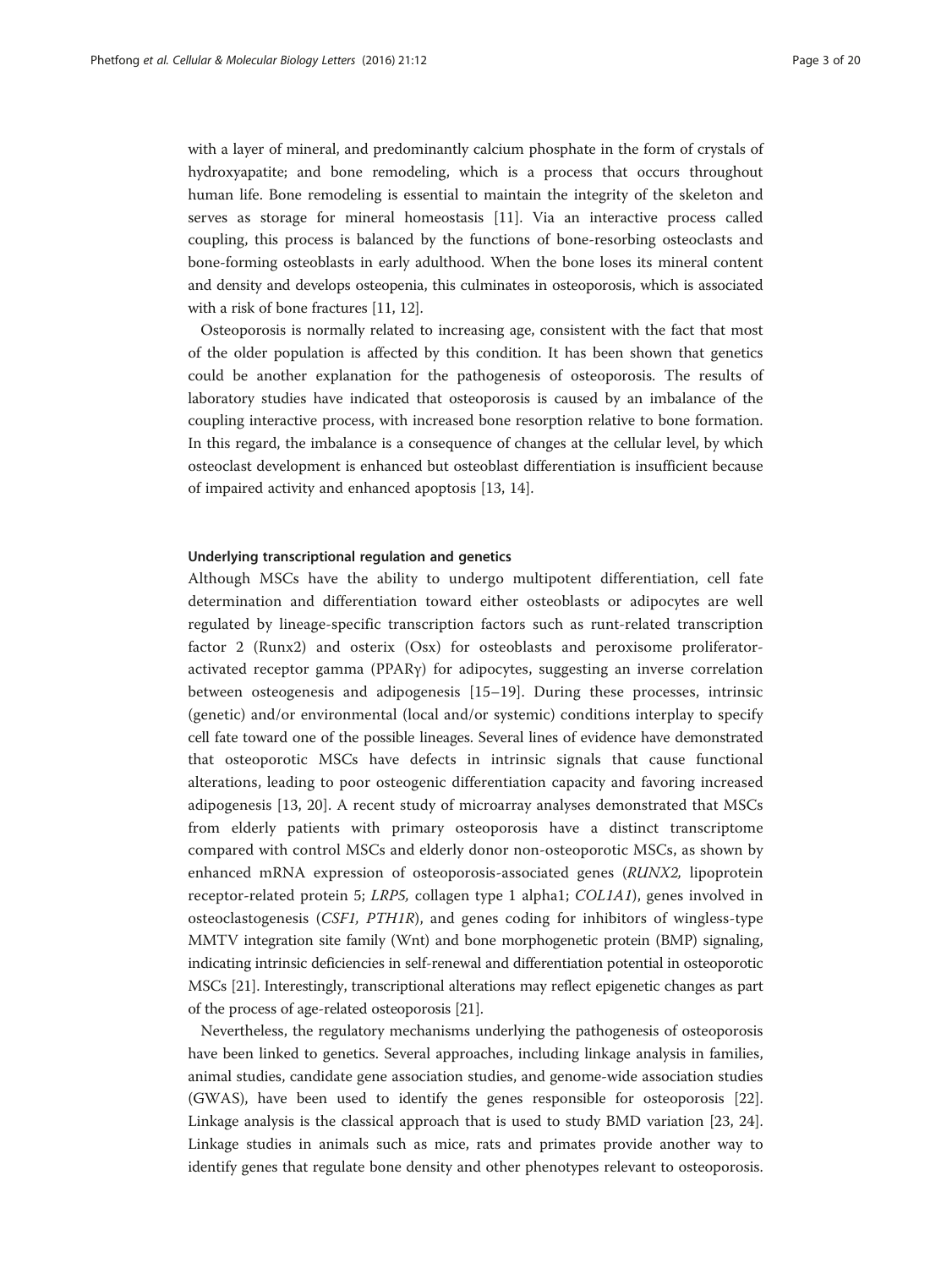The Alox15 gene has been found to regulate bone density in mice, and this finding was confirmed in Alox15-knockout mice showing increased BMD [[25](#page-14-0)]. Candidate gene association studies have been widely used in the field of osteoporosis, analyzing polymorphic variants in candidate genes and relating them to the carriage of a specific allele or haplotype. Candidate genes such as sclerostin (SOST), COL1A1, ESR1, LRP5, TGF-β1 and VDR have been extensively investigated on a large scale [[26](#page-14-0)–[40\]](#page-15-0). Due to advances in genotyping technologies, GWAS have been applied to study osteoporosis, and large numbers of single-nucleotide polymorphisms (SNPs) have been identified. A GWAS by Richards et al. reported the identification of SNPs that are significantly associated with decreased BMD and increased risks of osteoporotic fractures and osteoporosis when they are located near the TNFRSF11B (osteoprotegerin or OPG) and LRP5 genes [\[41\]](#page-15-0). Another study, by Styrkarsdottir et al., used an extended GWAS to identify four new genome-wide significant loci; this loci were near the SOST gene at 17q21, the MARK3 gene at 14q32, the SP7 gene at 12q13 and the TNFRSF11A (receptor activator of nuclear factor kB or RANK) gene at 18q21 and were associated with the heritability of BMD [\[42](#page-15-0)]. However, genetic studies of osteoporosis-susceptibility genes need to be further explored.

#### Signaling pathways associated with osteoporosis

Over several decades, signaling pathways in bone homeostasis have been extensively studied. Dysregulation of these signaling pathways is associated with bone diseases, including osteoporosis. Major signaling pathways that govern the bone regenerative process are OPG/RANK/RANK ligand (RANKL), Wnt, and BMP signaling.

Bone homeostasis is maintained by the balanced function of osteoblasts and osteoclasts. The key regulators involved in this balancing process, equilibrating between bone formation and bone resorption, have been extensively explored. The OPG/RANK/ RANKL system is one of the most important signaling pathways in bone metabolism (Fig. [1\)](#page-4-0). Dysregulation of the OPG/RANK/RANKL system has been reported in osteoporosis. OPG, recently designated as TNFRSF11B and serving as a member of the tumor necrosis factor (TNF) receptor family, was first identified as a crucial component that is secreted by osteoblasts; bone marrow stromal cells [\[43](#page-15-0)]; and other cells, such as regulatory T (T reg) cells [\[44](#page-15-0)]. OPG protects the skeleton from excessive bone resorption by acting as a soluble decoy receptor that can bind to RANKL [\[45](#page-15-0)]. The binding of OPG and RANKL subsequently prevents RANKL from binding to its receptor, RANK [\[43](#page-15-0)]. The overexpression of the gene encoding OPG results in the development of high bone mass and reduced osteoclast numbers and activity [\[46](#page-15-0)]. OPG-deficient mice demonstrate osteoporosis, with an excessive number of osteoclasts [[47](#page-15-0), [48\]](#page-15-0). RANKL functions as an osteoclast-activating factor secreted by activated T cells and represents a potent molecule that binds to RANK, which is expressed on osteoclast precursors, known as preosteoclasts [\[49](#page-15-0)]. RANKL-RANK binding drives osteoclast differentiation and maturation. The activation of RANK through the binding of RANKL induces the activation of transcription factors such as c-fos, NFAT, and nuclear factor kappa B (NF-kB) in preosteoclasts and initiates several downstream signaling pathways, and especially the NF-kB pathway [[50, 51](#page-15-0)]. RANKL-deficient mice exhibit osteopetrotic bones, or thickened bones, due to a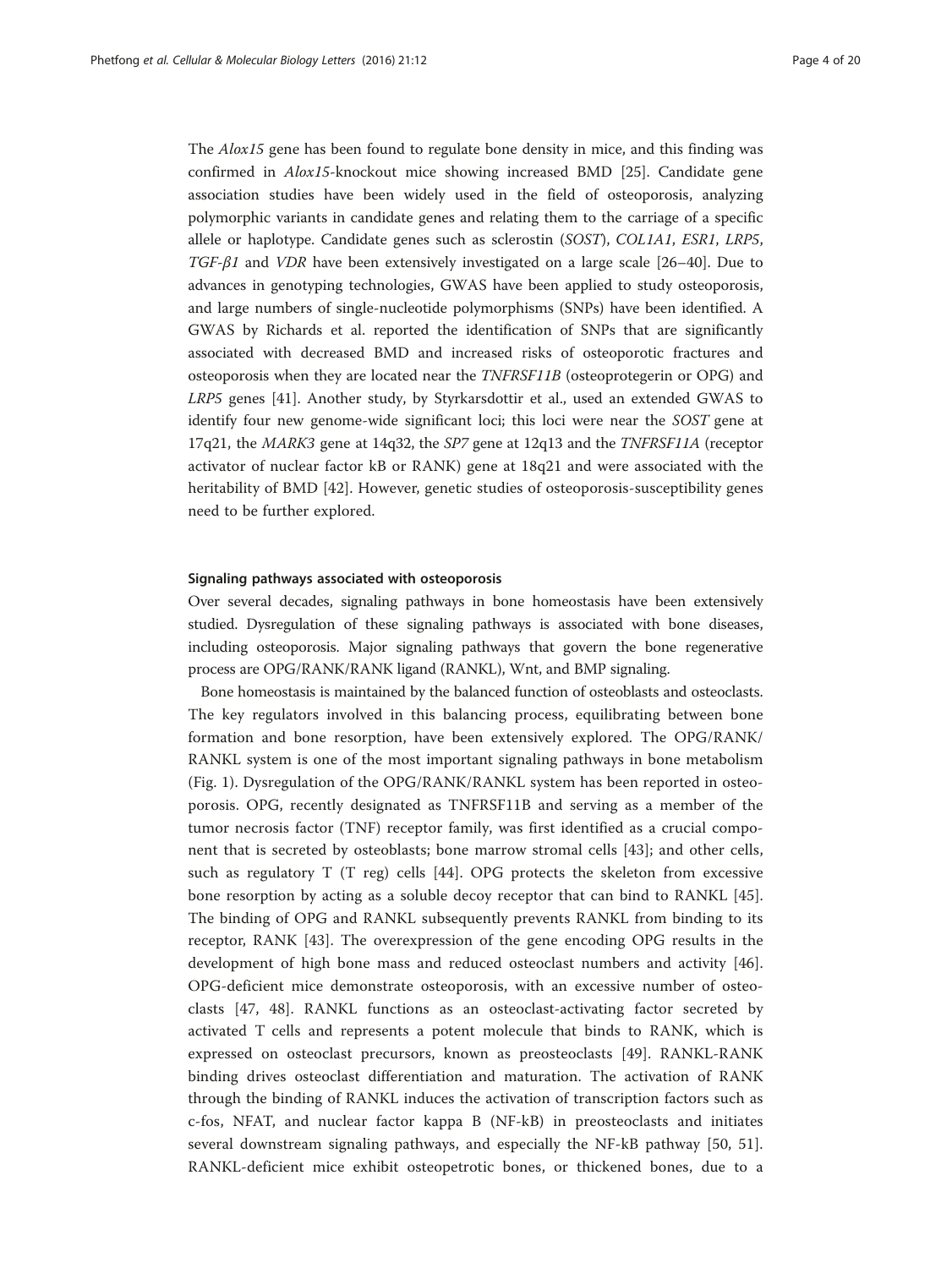<span id="page-4-0"></span>

defect in osteoclast development [[52\]](#page-15-0). Moreover, RANKL relies on the presence of macrophage colony-stimulating factor (M-CSF), which is a cofactor for RANKL/ RANK-mediated osteoclastogenesis [[53\]](#page-15-0). However, experimental data revealed that RANKL alone could stimulate bone resorption in mice lacking M-CSF [[54\]](#page-15-0). In contrast, M-CSF alone is insufficient to activate osteoclasts [[55\]](#page-15-0). Therefore, RANKL plays a crucial role in osteoclastogenesis, and this phenomenon is required for bone resorption. Under physiologic conditions, OPG/RANKL is in equilibrium and preserves bone homeostasis. The OPG/RANKL ratio is an important factor to use to determine bone mass and skeletal integrity [\[56](#page-15-0), [57\]](#page-15-0). Under osteoporotic conditions, RANKL is upregulated, which is associated with downregulation of OPG [[58\]](#page-15-0). Moreover, several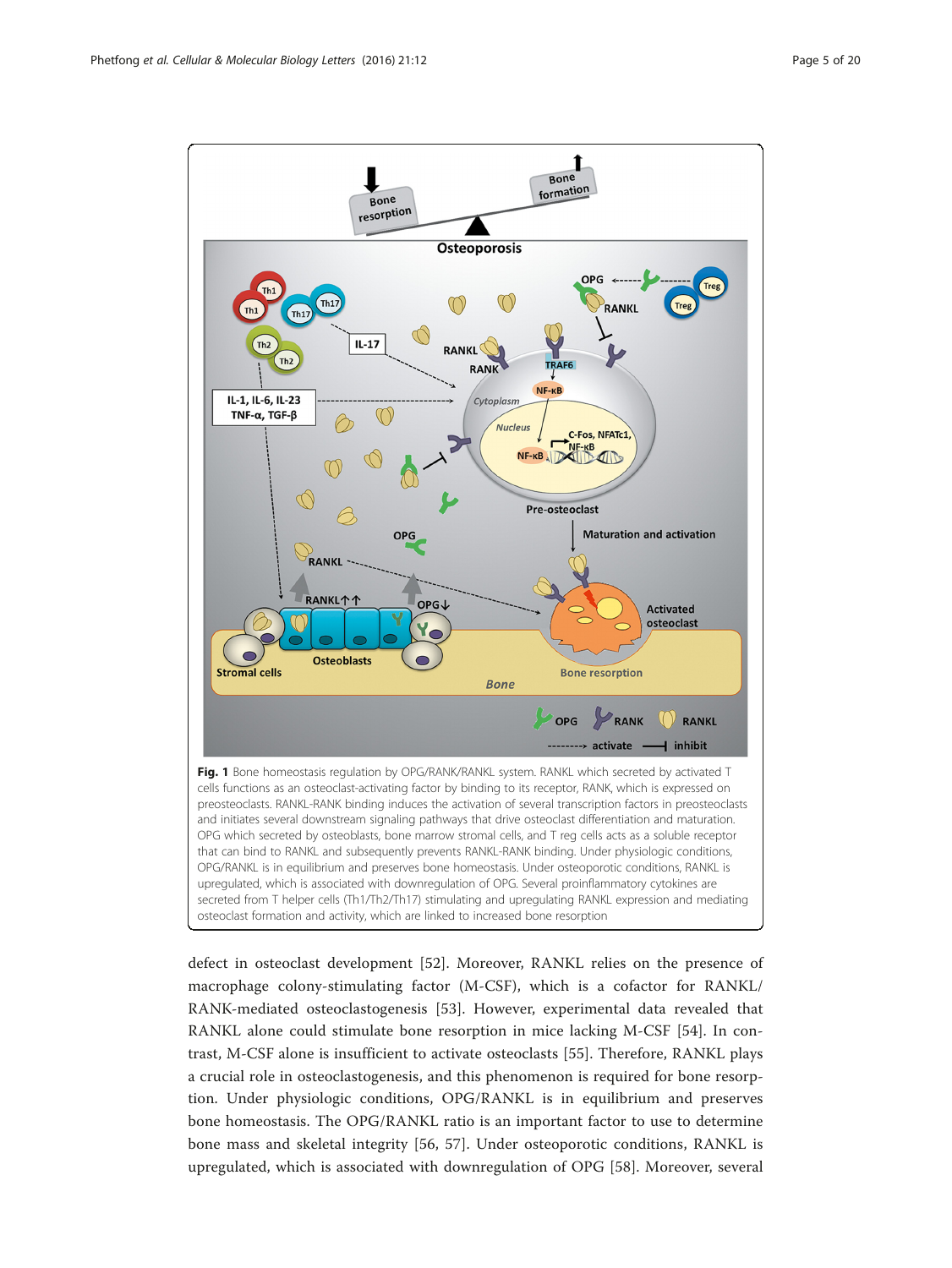cytokines are elevated, and particularly TNF- $\alpha$ , IL-1, IL-4 and IL-6, in osteoporosis [[59\]](#page-15-0). These proinflammatory cytokines modulate the RANKL/RANK ratio by stimulating and upregulating RANKL expression on T cells. Interestingly, this emerging role of the OPG/RANK/RANKL system not only is relevant to bone biology but also has been discovered beyond the immunological system. The cross-regulation between bone and immune cells is considered as a bone immunological niche [[60](#page-15-0)]. Considering bone resorption, data in the literature have revealed that impairment of T cell subpopulations and their proinflammatory cytokine patterns are implicated in the pathogenesis of osteoporosis. At the bone tissue level, Th1 and Th2 cells play a role through their secreted cytokines, including RANKL, mediating osteoclast formation and activity, which are linked to bone resorption [\[61](#page-15-0)]. Furthermore, Th17 cells, a distinct lineage of proinflammatory T helper cells, were more recently identified as a potent T cell subpopulation that has a role in bone destruction [[62](#page-15-0)]. Th17 cells have been found to increase in number in many bone diseases, and particularly osteoporosis [\[63](#page-16-0)]. Th17 cells produce IL-17, which functions in mediating osteoclast differentiation [[63](#page-16-0), [64](#page-16-0)]. It has been shown that Th17 cells also produce RANKL, directly contributing to bone loss [[62\]](#page-15-0). Additionally, the Th17 population in the bone marrow and peripheral blood is large in estrogen-deficient osteoporosis [[65\]](#page-16-0). Collectively, Th1/Th2/Th17 cells and their cytokines might play a key role as potent pro-osteoclastogenic mediators underlying the pathogenesis of osteoporotic development.

Wnts are secreted glycoproteins that, when bound to their cognate receptors, can stimulate intracellular signaling cascades that play important roles in cell developmental processes, including osteogenesis [[66](#page-16-0), [67\]](#page-16-0). The binding of Wnt ligand to Frizzled receptor and the LRP6 coreceptors to form a complex stimulates the canonical Wnt/βcatenin pathway, whereas binding to the ROR2/RYK coreceptors stimulates non-canonical Wnt signaling [[68\]](#page-16-0). In fact, signaling induced by Wnt/ $\beta$ -catenin is well established and generally plays a role in osteoblastogenesis by promoting the commitment and differentiation of MSCs toward the osteoblast lineage, which in turn suppresses adipogenesis through the inhibition of PPARγ-induced genes [[66, 69\]](#page-16-0). Wnt/ β-catenin signaling plays a role in osteoblast maturation and indirectly reduces osteoclastogenesis by stimulating the secretion of OPG, a natural inhibitor of RANKL [[70](#page-16-0), [71](#page-16-0)]. Considering the components of Wnt signaling, humans and mice with altered expression of LRP5 and Wnt10b have alterations in bone mass [\[72, 73](#page-16-0)]. Loss-of-function LRP5 mutation causes abnormality in bone formation [\[72](#page-16-0)]. A genetic study found that WNT10B polymorphisms have an impact on low bone mass and osteoporosis risk [[74](#page-16-0)]. As previously stated, Wnt10b seems to be the most positive modulator of bone regeneration and homeostasis. Supporting these findings, a decreased number and decreased function of osteoblasts have been found in  $Wnt10b^{-1}$  knockout mice, coupled with a 30 % reduction in bone volume and BMD [[75, 76](#page-16-0)]. Stevens et al. have found that heterozygous  $Wnt10b^{+/}$  mice showed a significant reduction in trabecular bone at 6 months of age, and both the number of bone marrow-derived MSCs and osteoblast differentiation were affected [\[76\]](#page-16-0). In another study, signaling through Wnt2, Wnt3 or Wnt3a induced proliferation and maintained the self-renewal of MSCs, whereas Wnt5a, Wnt5b or Wnt11 supported osteogenesis [[77, 78\]](#page-16-0). β-catenin deficiency arrests osteoblast development at an early stage in mesenchymal osteoblastic precursors and impairs the maturation and mineralization of committed osteoblasts [[67, 79\]](#page-16-0). Rodríguez et al.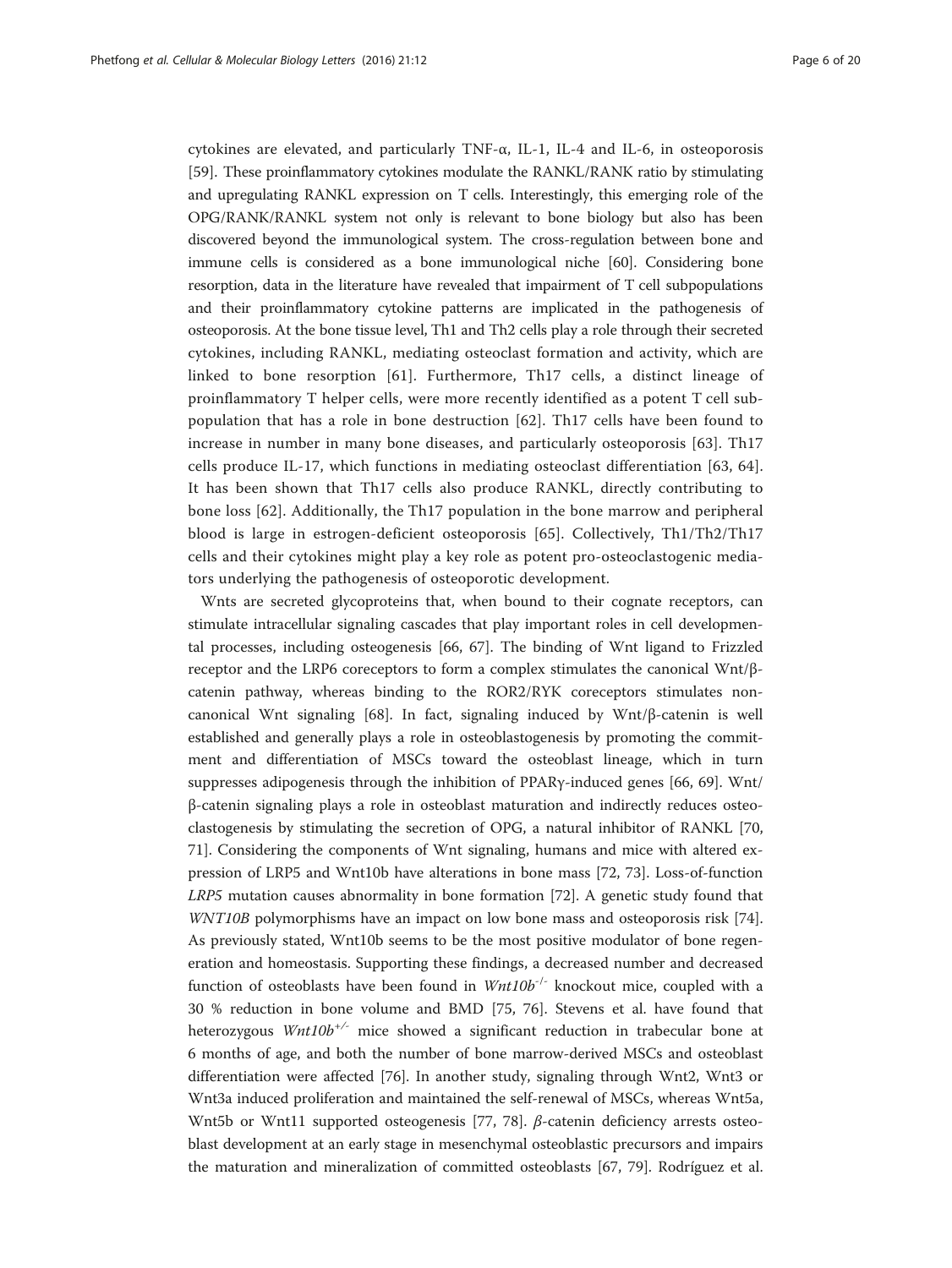reported that osteoporotic MSCs had a diminished proliferation rate as well as decreased mRNA expression of Wnt signaling and the downstream components GSK-3β, LRP6 and OSX [\[28,](#page-14-0) [80](#page-16-0)]. In addition, dickkopf-1 (DKK-1) and SOST are endogenous inhibitors of the canonical Wnt/β-catenin pathway that is specific to bone [\[70](#page-16-0), [81](#page-16-0)]. Genes coding for these inhibitors show enhanced expression in osteoporotic MSCs in humans [[35\]](#page-14-0). Clinically, the serum DKK-1 level has been found to be significantly higher in patients with low BMD and postmenopausal osteoporosis [[82](#page-16-0)]. Several findings have revealed crosstalk between Wnt signaling and other signaling factors, such as BMPs. In particular, BMP-2 has a synergistic effect with Wnt ligands and β-catenin, inducing bone formation through Wnt/β-catenin signaling and downstream T cell factor/lymphoid enhancer factor (TCF/LEF) transcriptional activity [[83, 84\]](#page-16-0).

In addition to Wnt signaling, the BMPs, belonging to the transforming growth factor beta (TGF-β) superfamily, are responsible for numerous cell regulatory processes, including osteogenic differentiation and regulation of bone formation [[85](#page-16-0)]. Upon binding of BMP ligand, signal transduction is initiated through the interaction between two serine-threonine kinase cell surface receptors (BMP receptors (BMPRs)). In particular, BMPR-IA and BMPR-IB are involved in MSC differentiation [[86\]](#page-16-0). BMP-2, BMP-4, BMP-7, BMP-9, and BMP-13 are commonly studied in the context of MSC differentiation-related osteoblastogenesis and bone formation [\[87](#page-16-0), [88](#page-16-0)]. Notably, BMP-2 promotes Runx2 expression in mesenchymal osteoprogenitors and also promotes Osx and distal-less homeobox 5 (Dlx5) expression in osteoblasts [\[89](#page-16-0)–[93\]](#page-17-0). BMP-3 is an exception because it inhibits osteogenesis [\[94](#page-17-0)]. BMPs function as both autocrine and paracrine factors, and their synthesis is induced by BMPs themselves via local feedback mechanisms. Evidence has shown that MSCs from osteoporosis patients are impaired in function and this alteration is associated with BMP signaling [[95](#page-17-0), [96](#page-17-0)]. However, BMP antagonists have been described, including noggin (NOG) and gremlin (GREM). Overexpression of NOG, as shown in transgenic mouse studies, results in decreased BMD because of increased inhibition of bone formation [[97, 98\]](#page-17-0). SNPs in the NOG gene are associated with osteoporosis-related phenotypes in humans [[99](#page-17-0)]. GREM is detectable in the skeleton, and its overexpression causes osteopenia and fractures [[100](#page-17-0)]. Genetic variants of GREM2 are associated with BMD, and GREM2 is considered a susceptibility gene for osteoporosis [[101\]](#page-17-0).

#### Osteoporosis treatments

Current options for the treatment of osteoporosis are predominantly drug-based agents that either inhibit bone resorption or directly stimulate bone generation to increase bone mass. Non-pharmacological treatments via calcium and vitamin D consumption have been given to patients who have a high risk of osteoporosis related to insufficient calcium and vitamin D intake and postmenopause [[102](#page-17-0), [103](#page-17-0)]. Pharmacological treatments are given to patients who are diagnosed with osteoporosis who have already had a fracture or who have a high risk of osteoporotic fracture or re-fracture. Bisphosphonates, which are synthetic compounds that decrease bone resorption by promoting osteoclast apoptosis [\[104](#page-17-0), [105\]](#page-17-0), are the most common medications prescribed as firstline drugs for osteoporosis treatment. Several bisphosphonates have been approved as drugs for the treatment of osteoporosis, including alendronate [[106](#page-17-0)], ibandronate [[107](#page-17-0)],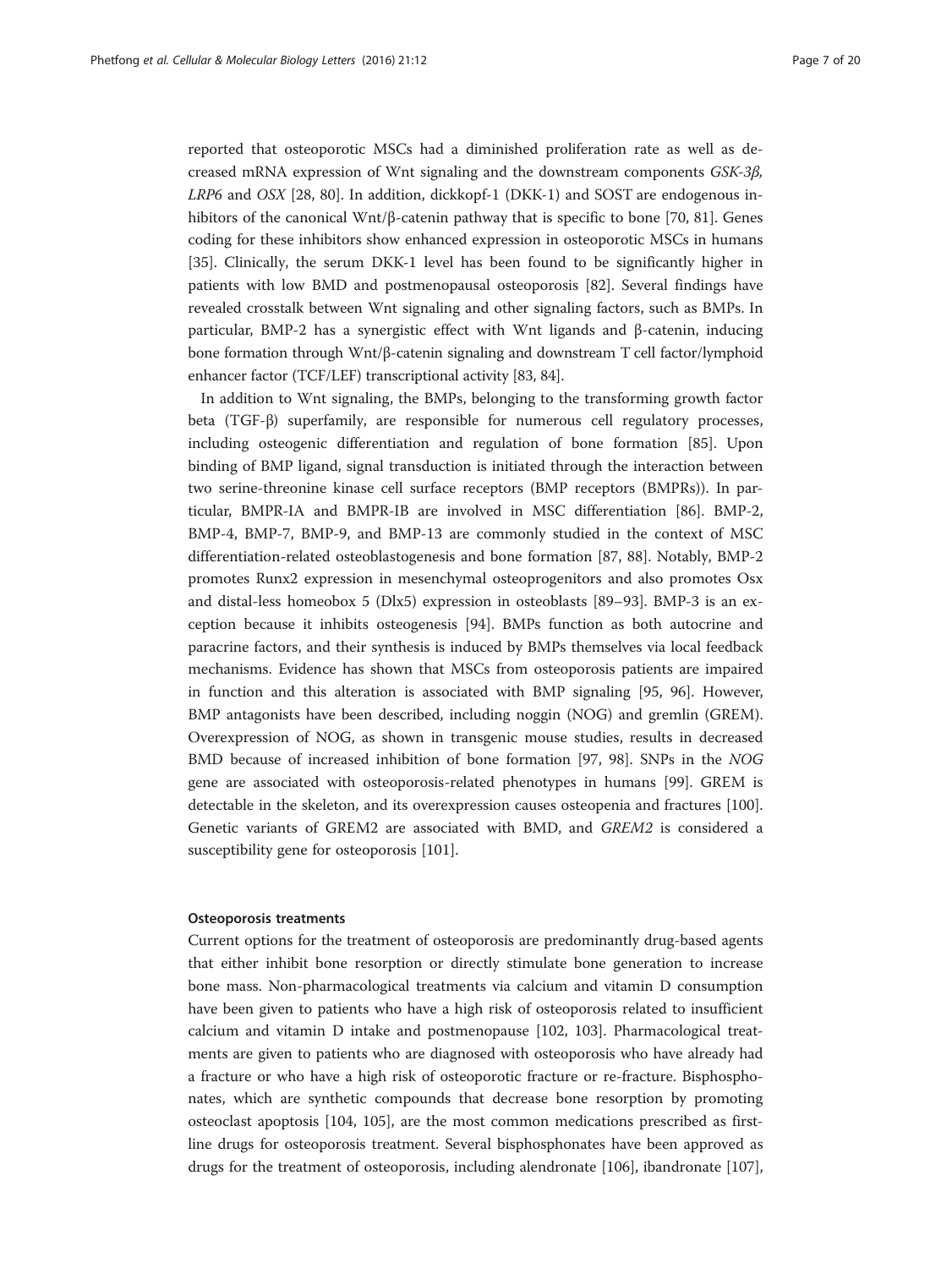risedronate [\[108](#page-17-0)], and zoledronate [[109\]](#page-17-0). However, serious side effects, such as osteonecrosis of the jaw and atypical femoral fractures, have been described in patients under long-term bisphosphonate treatment [[110, 111\]](#page-17-0). Although serious adverse events are rare for current antiresorptive compounds and do not represent a major concern, the development of drugs with higher efficacy in improvement of bone quality and prevention of fractures is still necessary. Other antiresorptive drugs that can serve as alternatives for osteoporosis treatment include denosumab, a RANKL inhibitor that blocks the main pathway involved in osteoclast formation and activation [\[112\]](#page-17-0), and calcitonin, a naturally occurring peptide [[113](#page-17-0)]. Hormone therapy, such as therapy with estrogen [[114\]](#page-17-0) and with selective estrogen receptor modulators (SERMs) acting as estrogen agonists, such as raloxifene [[115](#page-17-0)], has been used in postmenopausal women to slow the bone breakdown process, maintain bone density, and reduce fracture risk. However, long-term side effects, and particularly the development of breast cancer, and risks of cardiovascular events and thromboembolism limit the use of estrogen and SERMs as treatment strategies for osteoporosis [\[116, 117\]](#page-17-0).

In contrast with antiresorptive drugs, anabolic drugs that can increase bone formation, rather than preventing bone loss, are of interest to rebuild bone, increase bone strength, and reduce the risk of fractures in osteoporosis patients. To date, approved anabolic drugs have been limited to parathyroid hormone (PTH) and its analog, teriparatide (recombinant human  $\text{PTH}(1-34)$ ), which are considered as treatments for patients with severe osteoporosis. Nevertheless, it was reported that administering a high dose of teriparatide for a long period increased the incidence of osteosarcoma in an animal study [\[118\]](#page-17-0). Although evidence of osteosarcoma has not been reported in patients taking teriparatide, treatment with teriparatide is not allowed beyond 2 years according to the FDA. One therapeutic drug, strontium ranelate, which is thought to have dual actions on bone metabolism, both increasing bone formation and decreasing bone resorption, represents as a potential agent for the treatment of postmenopausal osteoporosis to reduce the risk of vertebral and hip fractures [[119](#page-18-0)]. Considering the costs and disadvantages of prolonged treatment with drugs and hormones in osteoporosis patients, cell therapy may be a good alternative candidate therapeutic strategy to treat osteoporosis in the future.

#### Stem cell-based therapy for osteoporosis

Cell therapy has attracted considerable clinical attention for the treatment of various diseases for many decades. Stem cells are believed to be an ideal source of cells for cell replacement therapy for bone diseases due to their properties of self-renewal and plasticity, which can repair or regenerate damaged tissues. Candidate stem cell types include embryonic stem (ES) cells, induced pluripotent stem (iPS) cells and somatic stem cells such as MSCs. The use of ES and iPS cells is limited due to ethical issues and virusbased derivation methods [\[120\]](#page-18-0). It seems likely that the use of MSCs overcomes such limitations and is more practical in other disease models. In recent years, MSCs have become dramatically interesting for the treatment of osteoporosis. MSCs have the ability to self-renew and to grow into specific tissues, such as cartilage, bone, and adipose tissue. Human MSCs are defined by their phenotypic expression of CD105, CD73 and CD90; their absence of expression of hematopoietic markers such as CD45, CD34, and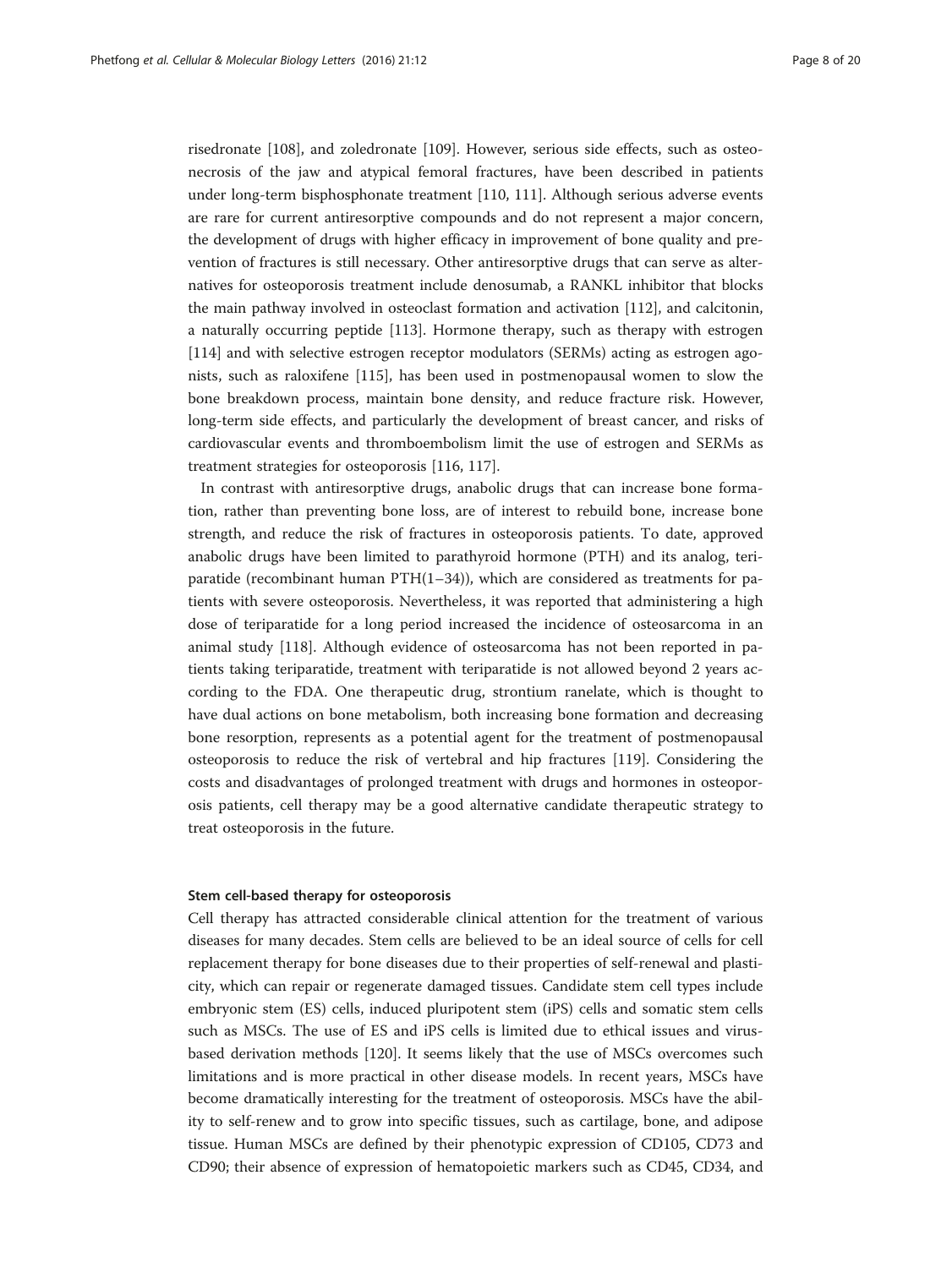CD14; and their ability to differentiate into osteogenic, adipogenic and chondrogenic lineages under permissive conditions [[121](#page-18-0)]. It has been reported that MSCs can avoid allogeneic rejection by being hypoimmunogenic, modulating the T cell phenotype, and creating an immunosuppressive locus [[122](#page-18-0)]. Moreover, MSC-derived osteogenic cells show immunoprivileged and immunomodulatory properties similar to those of their parental MSCs [\[123](#page-18-0)]. With regard to the pathogenesis of osteoporosis, resulting in bone mass reduction, transplantation of MSCs might promote new bone formation and strengthen the bone, contributing to improvement of bone quality and prevention of fractures. After transplantation, MSCs contribute to bone formation by two possible mechanisms of action: (1) MSCs' homing to a damaged site or pathologic area and then differentiating into bone-forming cells to repair the degenerated tissue and (2) MSCs' acting in a paracrine manner by secreting certain growth factors that modify the environment and recruit resident cells to repair the degenerated tissue [\[124, 125\]](#page-18-0).

## Sources of mesenchymal stem cells: advantages and disadvantages Bone marrow-derived MSCs

Bone marrow is the most commonly used tissue source of adult MSCs. Bone marrow-derived MSCs (BM-MSCs) have been extensively studied in bone regeneration and repair due to their high efficiency in osteogenic differentiation. Studies in animal models have revealed that both allogeneic and autologous BM-MSC transplantation is applicable in the treatment of osteoporosis. Ichioka et al. demonstrated that normal allogeneic BM-MSCs could increase trabecular bone and attenuate the loss of BMD after being directly injected into the bone marrow cavity of an irradiated P6 substrain of senescence-accelerated mice (SAMP6), an osteoporotic mouse model that exhibits age-dependent inhibition of osteoblastogenesis and osteoclastogenesis along with enhanced adipogenesis [[126\]](#page-18-0). A similar result was also observed in an ovariectomy (OVX)-induced rat model of osteoporosis after receipt of allogeneic BM-MSCs isolated from healthy rats [[127\]](#page-18-0). Autologous BM-MSC transplantation was reported to improve bone formation and to strengthen osteoporotic bone in an OVX-induced rabbit model of osteoporosis [[128\]](#page-18-0) as well as in goats with long-term estrogen deficiency, mimicking the postmenopausal osteoporosis that occurs in humans [[129\]](#page-18-0). However, use of autologous BM-MSCs for osteoporosis treatment in elderly patients is limited due to the age-related decline in the overall BM-MSC number [\[130](#page-18-0)]. Recently, use of autologous BM-MSCs for the treatment of osteoporosis has been performed in clinical trial study. Autologous BM-MSCs were collected 30 days before infusion, and the cells were cultured under GMP conditions to establish the dose range. In this study, the cells were subjected to the process of fucosylation before intravenous infusion into osteoporosis patients. However, this study is still in the process of recruiting participants and is thus not yet completed (ClinicalTrials.gov Identifier: NCT02566655).

## Adipose tissue-derived MSCs

Adipose tissue provides an attractive source of MSCs that has become increasingly popular in many stem cell applications. Adipose tissue-derived MSCs (AD-MSCs) are isolated from white adipose tissues via a minimally invasive approach and can be expanded and differentiated into classical mesenchymal lineages involved in adipogenesis, osteogenesis,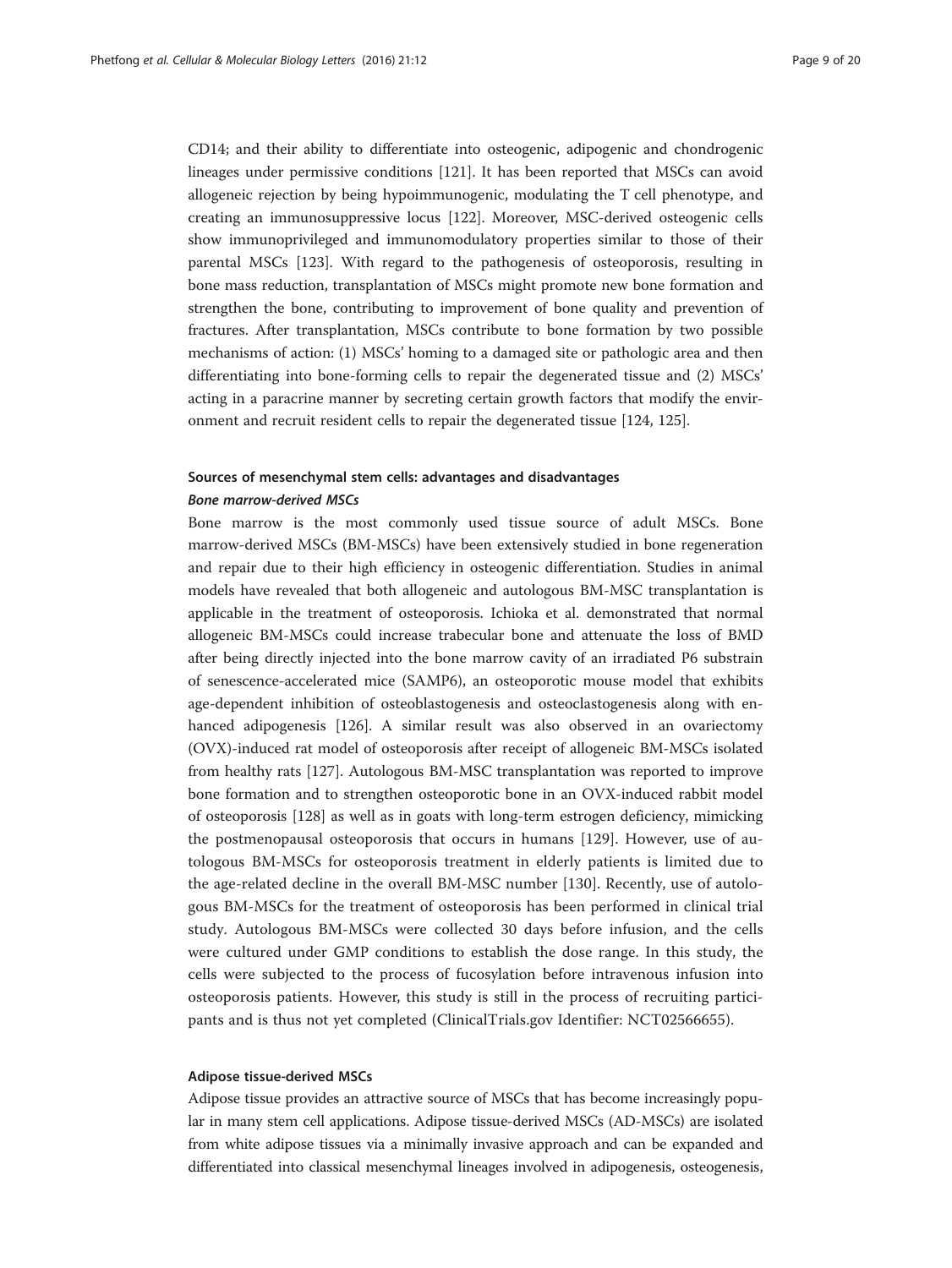and chondrogenesis [\[131, 132](#page-18-0)]. AD-MSCs are more easily isolated and more abundant and produce higher yields in terms of cell number compared with BM-MSCs [[133](#page-18-0)]. However, the yield of AD-MSCs and their proliferative and differentiation capacities vary depending on the tissue harvesting site [\[134\]](#page-18-0) and the age of the donor [[135](#page-18-0)]. For application in cell therapy for osteoporosis, AD-MSCs were reported to function as an effective autologous cell-based approach for the treatment of osteoporosis. SAMP6 osteoporosis mice showed significant improvement in several trabecular bone parameters after a single intratibial transplantation of isogenic AD-MSCs [\[136\]](#page-18-0). A preclinical study of the in vivo function of human AD-MSCs by Cho et al. revealed that human AD-MSCs could prevent OVX-induced bone loss in nude mice over 8 weeks, even though there was no evidence of long-term engraftment of infused human AD-MSCs in the bone of recipient mice [[137](#page-18-0)]. The effect of human AD-MSC therapy likely occurs in a paracrine manner by the secretion of various bone-related growth factors, e.g., hepatocyte growth factor, BMP-2, and RANKL, and extracellular matrix (ECM) proteins, e.g., fibronectin, which might promote osteogenic differentiation, bone remodeling and repair in the recipients [[124](#page-18-0)]. Moreover, Xinhai et al. demonstrated that autologous AD-MSCs enhanced bone regeneration in OVX-induced rabbit models of osteoporosis due to not only their own osteogenic differentiation but also their promotion of osteogenesis and inhibition of adipogenesis by osteoporotic BM-MSCs through activation of BMP-2 and the BMPR-IB signaling pathway [[125](#page-18-0)]. Recently, a clinical trial has studied the use of human AD-MSCs for the treatment of proximal humeral fractures in individuals over 50 years old, representing a model for fractures of osteoporotic bone. In this study, AD-MSCs were wrapped around hydroxyapatite microgranules embedded in a fibrin gel to allow cellularized composite graft augmentation. Clinical/radiological follow-up was performed after 6, 9 and 12 months, and functional assessment was performed after 6 weeks and 6 and 12 months using the Quick DASH score and the Constant score. Unfortunately, the study was terminated, and no results are available (ClinicalTrials.gov Identifier: NCT01532076).

## Perinatal-derived MSCs

Although BM- and AD-MSCs are effective sources, the therapeutic potential of these adult MSCs can be affected by the donor's lifestyle and age. Perinatal tissues are alternative sources of MSCs that have attracted growing interest in bone regenerative medicine [[138\]](#page-18-0). Not only are these cells younger than adult MSCs, but perinatalderived MSCs also have the major advantage of an easy and noninvasive harvesting procedure without any risk to the donor. A comparative study of MSCs isolated from different perinatal tissue sites, including the umbilical cord, umbilical cord blood (UCB), amnion, and chorion, revealed that these tissues exhibit similar characteristics to BM-MSCs, including similar phenotypic features, growth properties, differentiation capacities, secretory protein profiles, and low immunogenic properties [[138](#page-18-0)]. However, these stem cell sources are still limited by their low capacity to differentiate compared with BM- and AD-MSCs, and they have not been clearly examined in preclinical studies.

## Placenta-derived MSCs

The placenta is an easily accessible source of perinatal MSCs that provides a high yield of MSCs. Placenta-derived MSCs (PL-MSCs) express common markers of MSCs and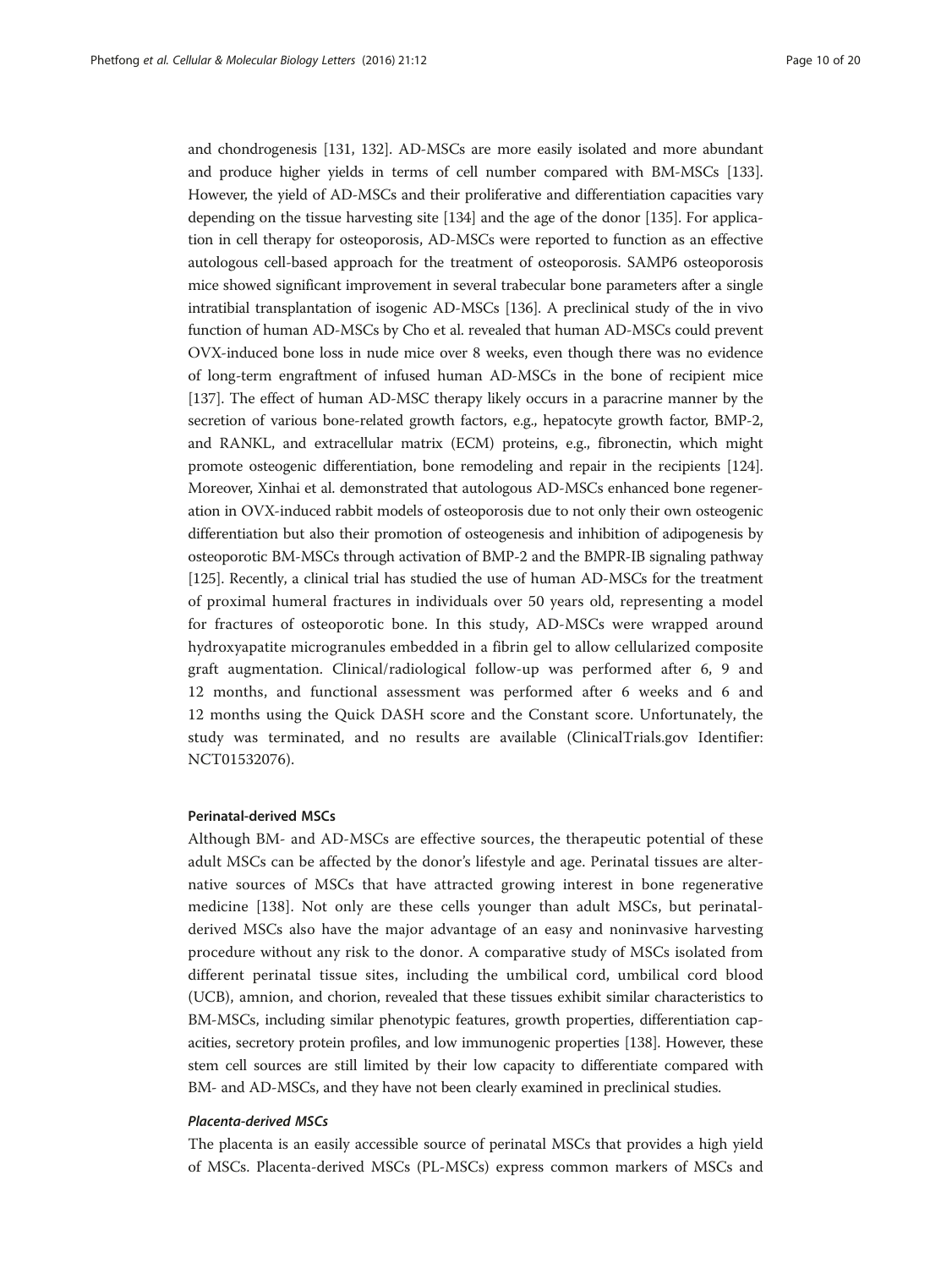exhibit adipogenic, osteogenic, and neurogenic differentiation capacities [\[139](#page-18-0)]. Sanvoranart et al. demonstrated that PL-MSCs responded to bortezomib, a chemotherapeutic agent that improves osteolytic lesions in multiple myeloma, via enhancement of osteogenic differentiation, similarly to BM-MSCs [\[140](#page-18-0)]. This finding suggests the potential therapeutic application of PL-MSCs in osteopenia and osteoporosis patients.

## Umbilical cord-derived MSCs

The umbilical cord contains various cell types, including vessels, connective tissues, and Wharton's jelly. After isolation, these heterogeneous cells are observed to possess differential vimentin and cytokeratin expression in culture, but not variable capacities to differentiate into chondrogenic, adipogenic, and osteogenic lineages [[141](#page-18-0)]. In vivo bone formation by umbilical cord-derived MSCs (UC-MSCs) was demonstrated by Diao et al., who loaded human UC-MSCs into scaffolds, implanted the scaffolds into BALB/c nude mice subcutaneously and found that the human UC-MSCs could efficiently form bone after implantation for 12 weeks [[142](#page-18-0)].

## Wharton's jelly-derived MSCs

Wharton's jelly is the mucoid connective tissue that surrounds the umbilical cord vein and that functions in the protection of the vasculature from pressure. Fibroblast-like cells were first isolated from Wharton's jelly by McElreavey et al. in 1991 [\[143](#page-18-0)]. These fibroblast-like cells were characterized as MSCs due to their expression of MSC phenotypic markers and their capacities to differentiate into osteogenic, adipogenic, and chondrogenic lineages [\[144](#page-18-0)]. A comparative study of human derived-MSCs demonstrated that Wharton's jelly-derived MSCs (WJ-MSCs) exhibited the strongest inhibitory effects on T cell proliferation and the weakest expression of immune-related genes, such as genes encoding major histocompatibility complex (MHC) II and human leukocyte antigen (HLA), compared with BM-, AD-, and PL-MSCs [\[145\]](#page-18-0). These immunomodulatory and immunosuppressive properties of WJ-MSCs make them more applicable for clinical use as cell therapy. A study in canines by Kang et al. revealed that canine WJ-MSCs were capable of forming new bone in recipients with bone defects after orthotopic implantation with beta tricalcium phosphate (β-TCP) for 20 weeks. The capacity of WJ-MSCs to undergo osteogenic differentiation in vitro and new bone formation in vivo was similar to that of other MSCs isolated from canine bone marrow, adipose tissue, and UCB [\[146\]](#page-18-0). Hence, WJ-MSCs can potentially be used in clinical bone engineering for further treatment of bone defect diseases.

## Trends in stem cell therapy for osteoporosis

The main hurdles for stem cell-based therapy for osteoporosis are long-term engraftment and the uncertainty of stem cell fate after transplantation. Certain reports have revealed that long-term engraftment of MSCs appears to be low and that the function of MSCs might be mediated through a paracrine mechanism, rather than through sustained engraftment in injured tissues [\[137, 147, 148](#page-18-0)]. Senescence of MSCs has been investigated as one of the key factors affecting the growth of MSCs in vitro, possibly hampering the cells' long-term survival after transplantation [\[149\]](#page-19-0). Many ongoing studies are aiming to develop high-quality in vitro MSC cultures to increase the survival and engraftment rates. These developing methodologies include modification of MSCs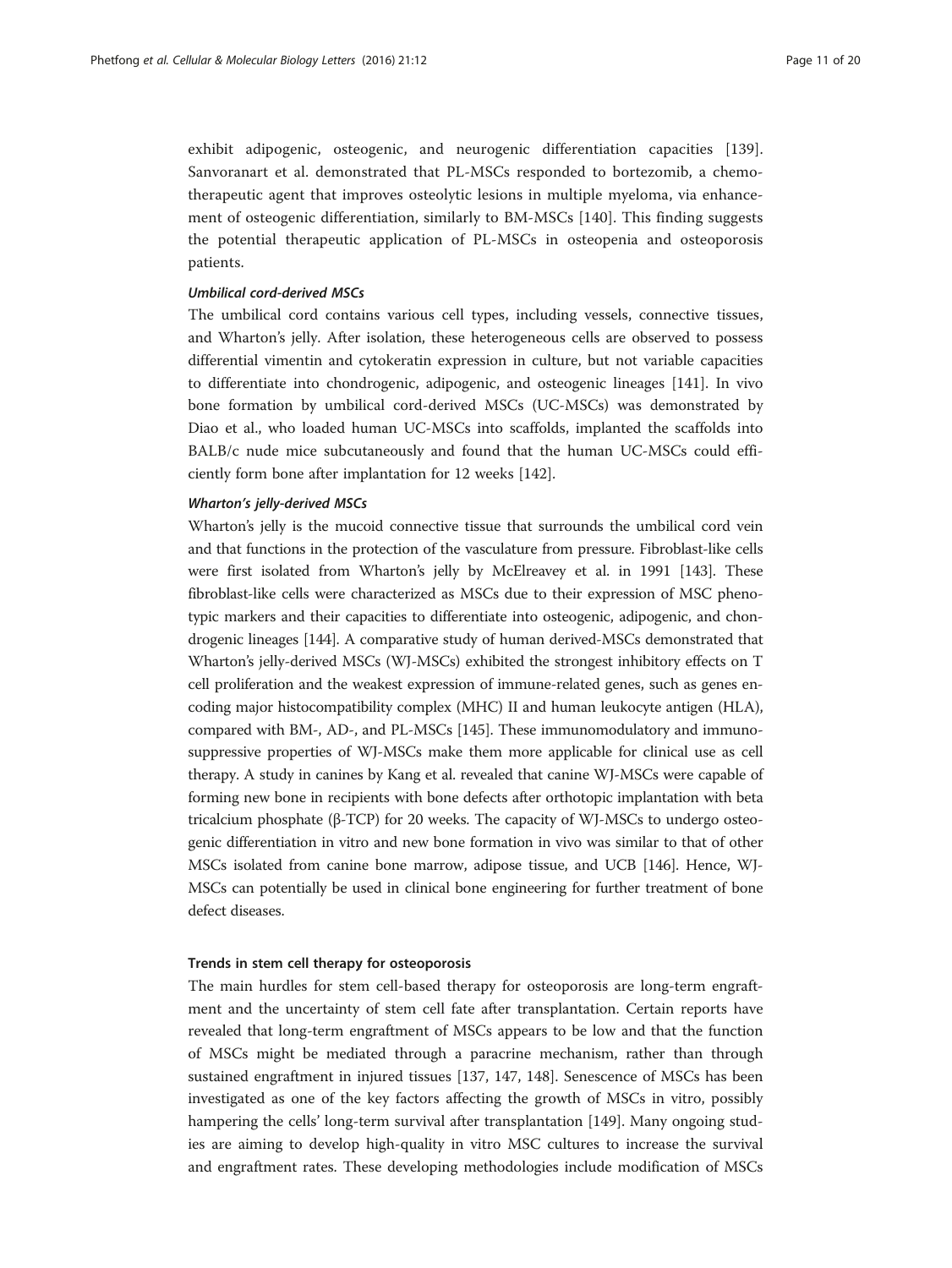by certain factors and improvement of in vitro MSC culture systems and differentiation procedures. The adjustment of culture conditions before transplantation, such as hypoxic preconditioning of MSC cultures in vitro, has been performed to increase the proliferation rate and to enhance the differentiation potential as well as to induce mobilization and homing of MSCs following transplantation [\[150, 151\]](#page-19-0). Genetically modified MSCs have been developed to ensure their homing, differentiation capacity, survival, and long-term engraftment at the injury sites of recipients. Immortalization of MSCs by knockdown of p53, a cell cycle regulator, in combination with overexpression of human telomerase reverse transcriptase (hTERT), the catalytic component of telomerase that leads to telomere elongation, could promote proliferation and increase the lifespan of MSCs while retaining the cells' differentiation properties [[152\]](#page-19-0). A combination of cell and gene therapy by overexpression of certain growth factors in MSCs has been promoted as being advantageous for MSC-based therapy [\[153](#page-19-0), [154](#page-19-0)]. For example, the ectopic expression of basic fibroblast growth factor (bFGF) and platelet-derived growth factor B (PDGF-B) enhanced the in vitro proliferation and osteogenesis of BM-MSCs while inhibiting their adipogenesis [\[154\]](#page-19-0). MSCs are also an attractive cellular vehicle for the in vivo delivery of therapeutic genes, such as the genes encoding BMP-2 and RANK-Fc (a soluble inhibitor of RANKL), which could increase bone formation in osteoporosis animal models [\[155, 156](#page-19-0)]. Upon transplantation in vivo, the expressed transgene exerted its effect on both the host mesenchymal tissue (paracrine effect) and the transplanted MSCs (autocrine effect), contributing to the induction of bone formation in the recipients. These strategies of MSC modification are advantageous for the treatment of osteoporosis, which is characterized by increased bone resorption, and the therapies aim to maintain bone density and reduce the risk of fractures. To achieve effective MSC-based therapy for osteoporosis, the poor bone marrow homing and engraftment of MSCs after their systemic transplantation have to be improved. One emerging approach to overcome these limitations involves the overexpression of molecules involved in the bone homing of transplanted MSCs. Ectopic expression of  $\alpha$ 4 integrin on MSCs greatly increased bone marrow homing after systemic injection through the tail vein in immunocompetent mice.  $\alpha$ 4 integrin forms a heterodimer with endogenous β1 integrin and functions as a cell adhesion molecule, interacting with ECM proteins such as fibronectin and vascular cell adhesion protein 1 (VCAM-1) and thereby mediates the bone marrow homing and engraftment of MSCs [[157](#page-19-0)]. Another study demonstrated that genetic modification of MSCs with CXCR4, the receptor for stromal-derived factor 1 (SDF-1), which mediates the bone marrow homing and engraftment of hematopoietic stem cells (HSCs), could also increase the bone marrow homing of MSCs and restore bone formation in mice with glucocorticoid-induced osteoporosis [[158\]](#page-19-0). The development of in vitro differentiation procedures is quite important for MSCs used as cell therapy, especially for the treatment of localized osteoporosis and healing fractures resulting from osteoporosis. Technology consisting of three-dimensional (3D) in vitro culture models using biomaterial scaffolds has been developed, with the aim of mimicking the in vivo microenvironment to induce efficient tissue formation in vitro [[159](#page-19-0)]. The biomaterial scaffolds must be slowly biodegradable and can act as a biocompatible matrix to support cell growth. In a recent preclinical study, Müller et al. demonstrated the combination of osteoconductive biomaterials with genetically modified human BM-MSCs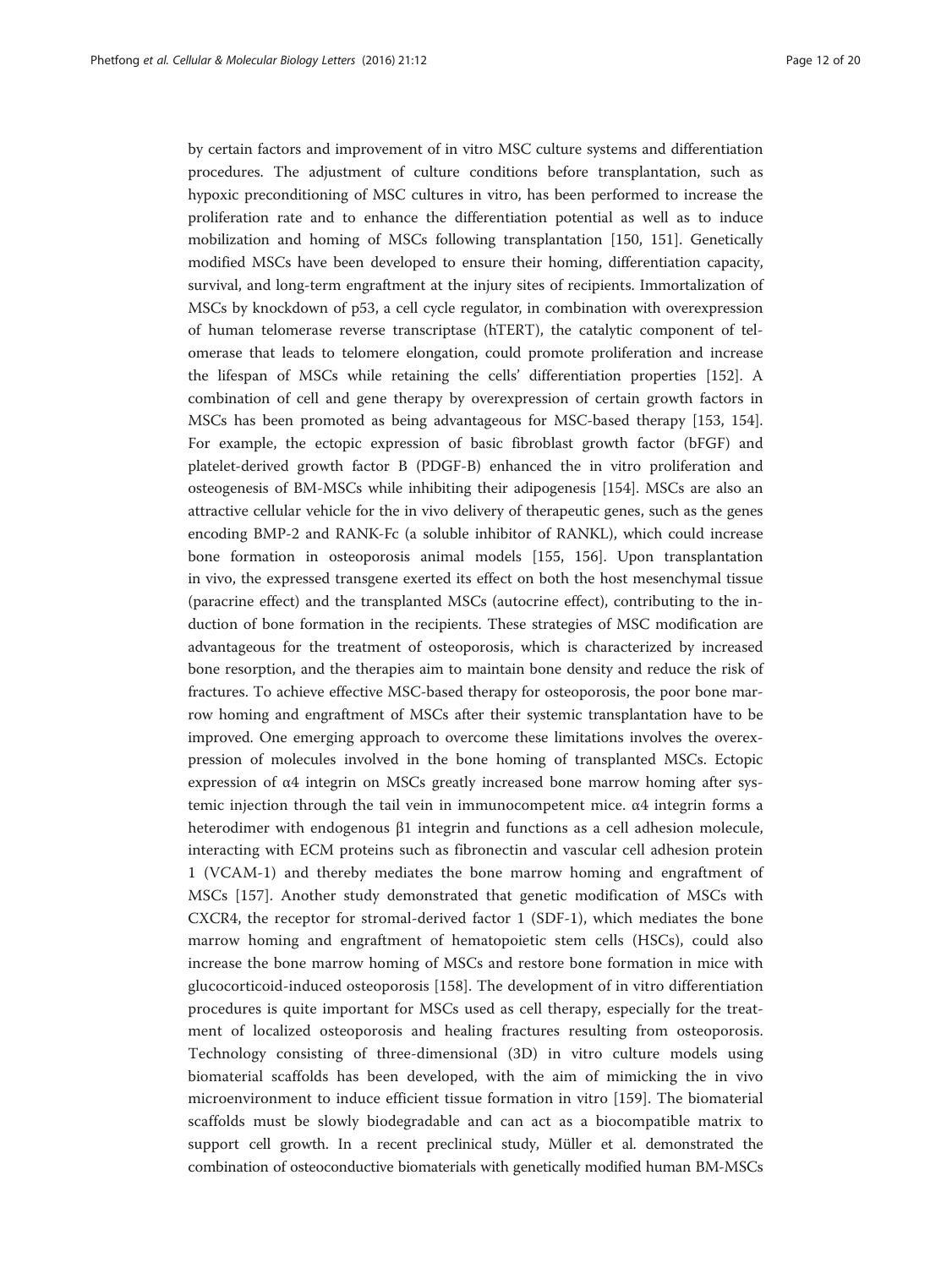in a bone defect rat model. The BM-MSCs were transduced with BMP-2 and loaded into β-TCP scaffolds before implantation into recipient rats. The researchers showed that when combined with BMP-2-transduced BM-MSCs, the scaffolds provided better results than scaffolds with recombinant BMP-2-treated BM-MSCs did [\[160\]](#page-19-0). This combination may represent a promising strategy for healing large-area bone defects in osteoporosis.

Alternative approaches involving improvement of native BM-MSCs or the local biologic environment at defect sites are of interest and are under investigation. Using a biomaterial scaffold combined with gene delivery for BMP-7 and PDGF-B expression has been shown to enhance the recruitment of BM-MSCs to defect sites and to promote their differentiation into osteoblasts, resulting in increased new bone formation in segmental femoral defects in ovariectomized rats [\[161\]](#page-19-0).  $\alpha$ 5β1 integrin, which mediates osteoblast differentiation in adult human MSCs through ECM-integrin interaction, is considered to be a target for promoting the osteogenic differentiation of BM-MSCs. The use of agonists that target  $\alpha$ 5β1 integrin can promote MSC recruitment and differentiation into osteoblasts and can also increase the survival of mature osteoblasts, leading to increased bone formation and repair in vivo [\[162](#page-19-0)]. Small molecules and microRNAs (miRNAs) are topics of interest in this area and may be applicable for osteoporosis treatment. Many miRNAs have been found to regulate the osteogenic differentiation of MSCs by various mechanisms [\[163\]](#page-19-0). Several miRNAs, e.g., miR-27a, miR-346, and miR-1423p, have been demonstrated to directly target inhibitors of the Wnt/β-catenin pathway, such as glycogen synthase kinase 3 beta (GSK3-β), SFRP1, and APC [\[164](#page-19-0)–[166\]](#page-19-0), resulting in modulation of the Wnt/ $\beta$ -catenin pathway and promotion of osteogenic differentiation of MSCs. Certain miRNAs, e.g., miR-20a, promote osteogenic differentiation by downregulating genes involved in adipogenic lineages, such as the gene encoding PPARγ [[167\]](#page-19-0). By contrast, certain miRNAs negatively regulate osteogenic differentiation by targeting osteogenic genes, e.g., RUNX2, OSX, and SATB2. Inhibition strategy using an antagomir sequence against these miRNAs might attenuate the expression of the osteogenic genes and subsequently induce osteogenic differentiation [[168](#page-19-0)–[170](#page-19-0)]. The discovery of small molecules that target MSCs for fate determination by using high-throughput screening (HTS) techniques provides an advantage in drug development for osteoporosis treatment [[171](#page-19-0)]. Small molecules may directly stimulate signaling pathways or target genes involved in osteogenic differentiation of MSCs [[172](#page-19-0)–[174](#page-19-0)]. For example, simvastatin, a 3-hydroxy-3-methylglutaryl coenzyme A (HMG-CoA) reductase inhibitor, could promote osteogenic differentiation by activating the BMP-2 pathway in an ovariectomized rat model, leading to increasing BMD and bone volume [\[173, 175\]](#page-19-0). Given this finding together with their other advantages, i.e., their small size, high stability, non-immunogenicity, and, most of all, cell permeability, small molecules have undoubted potential for treating osteoporosis.

### Conclusion

Osteoporosis is a systemic bone disorder defined by low BMD occurring due to an imbalance of osteoclastic and/or osteoblastic activities. The current therapeutics for osteoporosis are based on medicine for the prevention of further bone loss. The serious side effects caused by prolonged treatment have led to a need for an alternative approach for the life-long treatment of osteoporosis. Cell therapy appears to fulfill this demand, and MSCs provide a promising source of cells for clinical application in the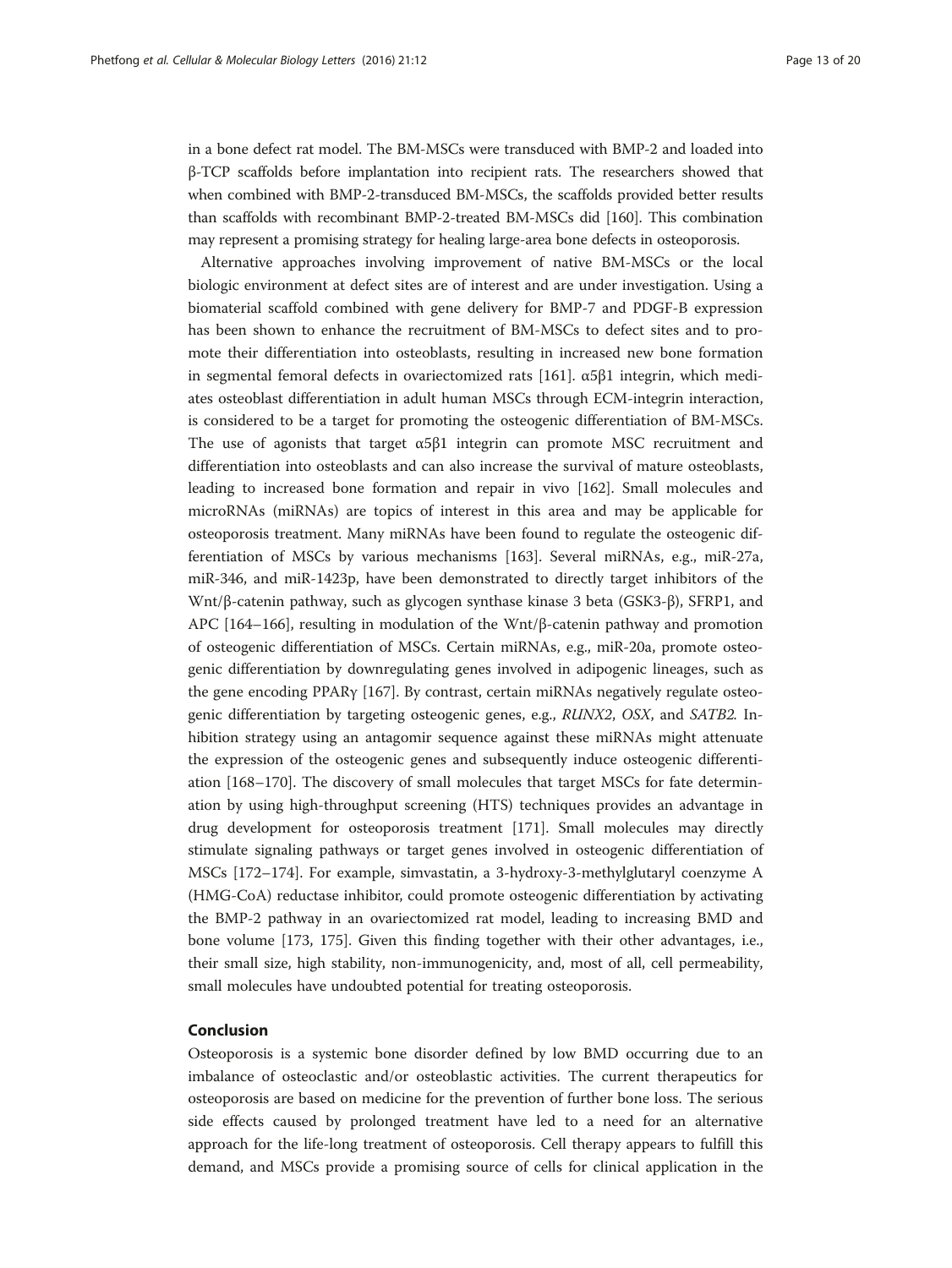<span id="page-13-0"></span>treatment of osteoporosis. MSCs have been widely used for osteoporosis research as well as in other bone diseases due to not only their intrinsic ability to differentiate into osteoblasts but also their availability and ease of isolation, with high cell yields, from various tissues. Moreover, the immunoprivileged and immunosuppressive properties of MSCs make them more applicable in allogeneic cell replacement therapy. To date, over 400 clinical trials of MSC therapies have been registered with ClinicalTrials.gov [\(http://](http://www.clinicaltrials.gov/) [www.clinicaltrials.gov/](http://www.clinicaltrials.gov/)); these trials have involved many diseases and conditions, such as bone disorders (osteoarthritis, osteogenesis imperfecta, osteoporosis, and rheumatoid arthritis), diabetes mellitus, graft-versus-host disease, and spinal cord injury. However, many questions remain unanswered, and many features have to be validated, such as the long-term engraftment and senescence of MSCs and suitable sources of MSCs for transplantation. In conclusion, much more work is needed to clarify the clinical applications of MSCs; however, the evidence certainly indicates that MSCs will play an important role in cell therapy for osteoporosis in the near future.

#### Abbreviations

3D, three-dimensional; AD, adipose tissue-derived; Alox15, arachidonate 15-lipoxygenase; bFGF, basic fibroblast growth factor; BM, bone marrow-derived; BMD, bone mineral density; BMP, bone morphogenetic protein; BMPR, bone morphogenetic protein receptor; CD, cluster of differentiation; COL1A1, collagen type 1 alpha1; CSF1, colony-stimulating factor 1; CXCR4, chemokine (c-x-c motif) receptor type 4; DKK-1, dickkopf-1; Dlx5, distal-less homeobox 5; DXA, dualenergy x-ray absorptiometry; ES, embryonic stem; ESR1, estrogen receptor 1; GREM, gremlin; GSK3β, glycogen synthase kinase 3 beta; GWAS, genome-wide association studies; HLA, human leukocyte antigen; HSC, hematopoietic stem cell; iPS, induced pluripotent stem; LRP5, lipoprotein receptor-related protein 5; MARK3, microtubule affinity regulation kinase 3; MHC, major histocompatibility complex; MSC, mesenchymal stem cell; NOG, noggin; OPG, osteoprotegerin; OSX, osterix; OVX, ovariectomy; PDGF-B, platelet-derived growth factor B; PL, placenta-derived; PPARγ, peroxisome proliferator-activated receptor gamma; PTH1R, parathyroid hormone 1 receptor; RANKL, receptor activator of nuclear factor kappa B ligand; RUNX2, runt-related transcription factor 2; SDF-1, stromal-derived factor-1; SERM, selective estrogen receptor modulator; SNPs, single nucleotide polymorphisms; SOST, sclerostin; SP7, Sp7 transcription factor 7; TCF/ LEF, T cell factor/lymphoid enhancer factor; TGF-β, transforming growth factor beta; TNFRSF, tumor necrosis factor receptor superfamily; UC, umbilical cord-derived; UCB, umbilical cord blood; VDR, vitamin D receptor; WHO, World Health Organization; WJ, Wharton's jelly-derived; Wnt, wingless-type MMTV integration site family; β-TCP, beta tricalcium phosphate.

#### Acknowledgments

This project was supported by Mahidol University.

#### Authors' contributions

JP and TS: conception and drafting of manuscript; KN, NN, and KS: drafting of manuscript. VP: approval of manuscript. AS: conception and final approval of manuscript. All authors read and approved the final manuscript.

#### Competing interests

The authors declare that they have no competing interests.

#### Author details

<sup>1</sup>Department of Clinical Microscopy, Faculty of Medical Technology, Mahidol University, Phuttamonthon, Salaya, Nakhon Pathom 73170, Thailand. <sup>2</sup> Department of Clinical Microbiology and Applied Technology, Faculty of Medical Technology, Mahidol University, Phuttamonthon, Salaya, Nakhon Pathom 73170, Thailand.

### Received: 20 October 2015 Accepted: 25 January 2016 Published online: 12 August 2016

#### References

- 1. Kanis JA. Assessment of fracture risk and its application to screening for postmenopausal osteoporosis: synopsis of a WHO report. WHO Study Group. Osteoporos Int. 1994;4:368–81.
- 2. Kanis JA, Melton 3rd LJ, Christiansen C, Johnston CC, Khaltaev N. The diagnosis of osteoporosis. J Bone Miner Res. 1994;9:1137–41.
- 3. Johnell O, Kanis JA. An estimate of the worldwide prevalence and disability associated with osteoporotic fractures. Osteoporos Int. 2006;17:1726–33.
- 4. Dhanwal DK, Dennison EM, Harvey NC, Cooper C. Epidemiology of hip fracture: Worldwide geographic variation. Indian J Orthop. 2011;45:15–22.
- 5. Burge R, Dawson-Hughes B, Solomon DH, Wong JB, King A, Tosteson A. Incidence and economic burden of osteoporosis-related fractures in the United States, 2005–2025. J Bone Miner Res. 2007;22:465–75.
- 6. David C, Confavreux CB, Mehsen N, Paccou J, Leboime A, Legrand E. Severity of osteoporosis: what is the impact of co-morbidities? Joint Bone Spine. 2010;77 Suppl 2:S103–6.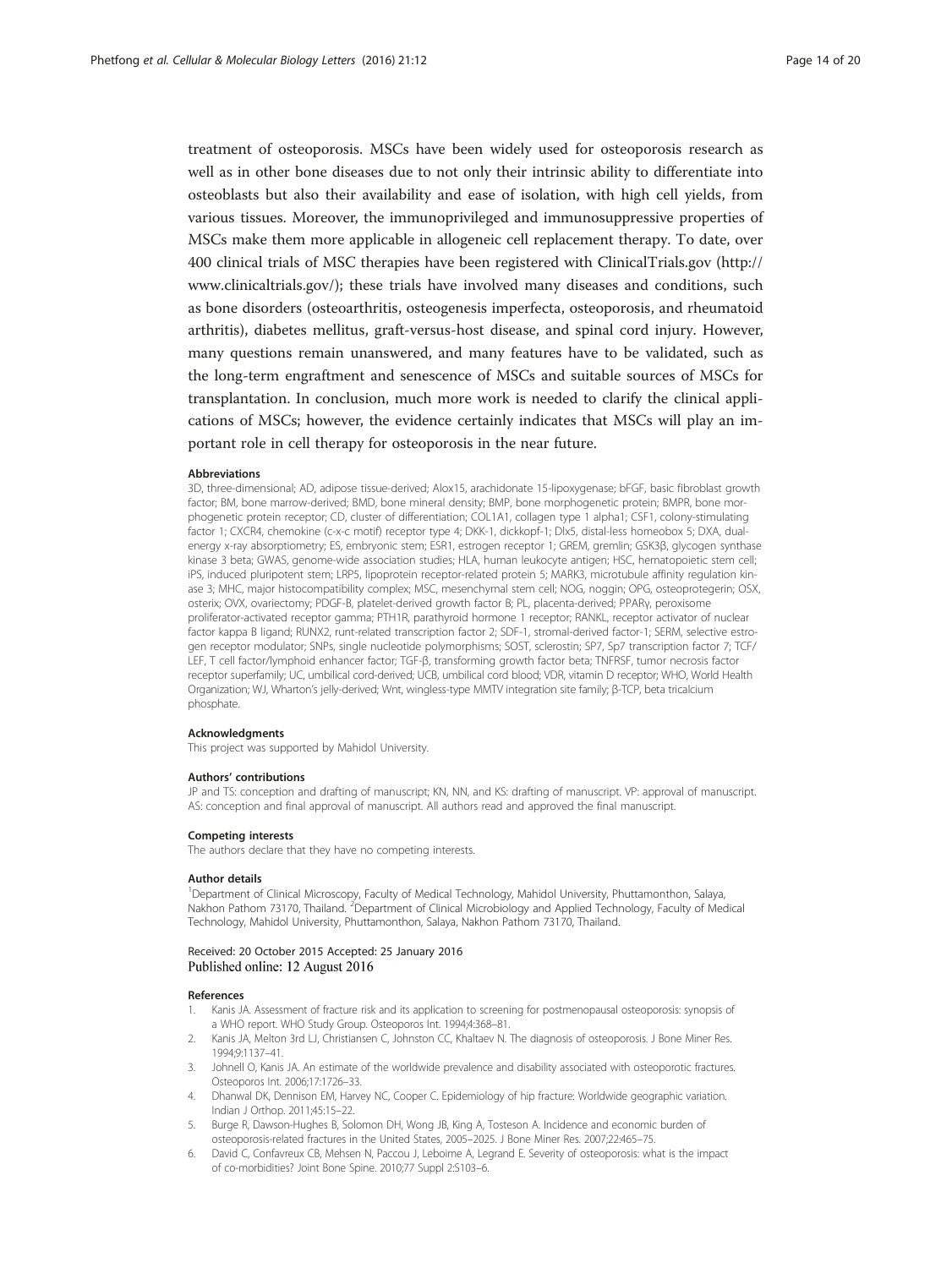- <span id="page-14-0"></span>7. Bonnick SL, Harris ST, Kendler DL, McClung MR, Silverman SL. Management of osteoporosis in postmenopausal women: 2010 position statement of The North American Menopause Society. Menopause. 2010;17:25–54.
- 8. Vestergaard P. Discrepancies in bone mineral density and fracture risk in patients with type 1 and type 2 diabetes–a meta-analysis. Osteoporos Int. 2007;18:427–44.
- 9. Eriksen EF. Treatment of osteopenia. Rev Endocr Metab Disord. 2012;13:209–23.
- 10. Dawson-Hughes B, Tosteson AN, Melton 3rd LJ, Baim S, Favus MJ, Khosla S, Lindsay RL. Implications of absolute fracture risk assessment for osteoporosis practice guidelines in the USA. Osteoporos Int. 2008;19:449–58.
- 11. Manolagas SC. Birth and death of bone cells: basic regulatory mechanisms and implications for the pathogenesis and treatment of osteoporosis. Endocr Rev. 2000;21:115–37.
- 12. Zebaze RM, Ghasem-Zadeh A, Bohte A, Iuliano-Burns S, Mirams M, Price RI, Mackie EJ, Seeman E. Intracortical remodelling and porosity in the distal radius and post-mortem femurs of women: a cross-sectional study. Lancet. 2010;375:1729–36.
- 13. Marie PJ, Kassem M. Osteoblasts in osteoporosis: past, emerging, and future anabolic targets. Eur J Endocrinol. 2011;165:1–10.
- 14. Pino AM, Rosen CJ, Rodriguez JP. In osteoporosis, differentiation of mesenchymal stem cells (MSCs) improves bone marrow adipogenesis. Biol Res. 2012;45:279–87.
- 15. Marie PJ. Transcription factors controlling osteoblastogenesis. Arch Biochem Biophys. 2008;473:98–105.
- 16. James AW. Review of Signaling Pathways Governing MSC Osteogenic and Adipogenic Differentiation. Scientifica (Cairo). 2013;2013:684736.
- 17. Valenti MT, Garbin U, Pasini A, Zanatta M, Stranieri C, Manfro S, Zucal C, Dalle Carbonare L. Role of ox-PAPCs in the differentiation of mesenchymal stem cells (MSCs) and Runx2 and PPARgamma2 expression in MSCs-like of osteoporotic patients. PLoS One. 2011;6:e20363.
- 18. Zhang X, Yang M, Lin L, Chen P, Ma KT, Zhou CY, Ao YF. Runx2 overexpression enhances osteoblastic differentiation and mineralization in adipose–derived stem cells in vitro and in vivo. Calcif Tissue Int. 2006;79:169–78.
- 19. Issemann I, Green S. Activation of a member of the steroid hormone receptor superfamily by peroxisome proliferators. Nature. 1990;347:645–50.
- 20. Cao JJ. Effects of obesity on bone metabolism. J Orthop Surg Res. 2011;6:30.
- 21. Benisch P, Schilling T, Klein-Hitpass L, Frey SP, Seefried L, Raaijmakers N, Krug M, Regensburger M, Zeck S, Schinke T, Amling M, Ebert R, Jakob F. The transcriptional profile of mesenchymal stem cell populations in primary osteoporosis is distinct and shows overexpression of osteogenic inhibitors. PLoS One. 2012;7:e45142.
- 22. Ralston SH. Genetics of osteoporosis. Ann N Y Acad Sci. 2010;1192:181–9.
- 23. Peacock M, Koller DL, Lai D, Hui S, Foroud T, Econs MJ. Sex-specific quantitative trait loci contribute to normal variation in bone structure at the proximal femur in men. Bone. 2005;37:467–73.
- 24. Wilson SG, Reed PW, Andrew T, Barber MJ, Lindersson M, Langdown M, Thompson D, Thompson E, Bailey M, Chiano M, Kleyn PW, Spector TD. A genome-screen of a large twin cohort reveals linkage for quantitative ultrasound of the calcaneus to 2q33-37 and 4q12-21. J Bone Miner Res. 2004;19:270–7.
- 25. Klein RF, Allard J, Avnur Z, Nikolcheva T, Rotstein D, Carlos AS, Shea M, Waters RV, Belknap JK, Peltz G, Orwoll ES. Regulation of bone mass in mice by the lipoxygenase gene Alox15. Science. 2004;303:229–32.
- 26. Grant SF, Reid DM, Blake G, Herd R, Fogelman I, Ralston SH. Reduced bone density and osteoporosis associated with a polymorphic Sp1 binding site in the collagen type I alpha 1 gene. Nat Genet. 1996;14:203–5.
- 27. Mann V, Ralston SH. Meta-analysis of COL1A1 Sp1 polymorphism in relation to bone mineral density and osteoporotic fracture. Bone. 2003;32:711–7.
- 28. Ralston SH, Uitterlinden AG, Brandi ML, Balcells S, Langdahl BL, Lips P, Lorenc R, Obermayer-Pietsch B, Scollen S, Bustamante M, Husted LB, Carey AH, Diez-Perez A, Dunning AM, Falchetti A, Karczmarewicz E, Kruk M, van Leeuwen JP, van Meurs JB, Mangion J, McGuigan FE, Mellibovsky L, del Monte F, Pols HA, Reeve J, Reid DM, Renner W, Rivadeneira F, van Schoor NM, Sherlock RE, Ioannidis JP, Investigators, G. Large-scale evidence for the effect of the COLIA1 Sp1 polymorphism on osteoporosis outcomes: the GENOMOS study. PLoS Med. 2006;3:e90.
- 29. Mann V, Hobson EE, Li B, Stewart TL, Grant SF, Robins SP, Aspden RM, Ralston SH. A COL1A1 Sp1 binding site polymorphism predisposes to osteoporotic fracture by affecting bone density and quality. J Clin Invest. 2001;107: 899–907.
- 30. Stewart TL, Roschger P, Misof BM, Mann V, Fratzl P, Klaushofer K, Aspden R, Ralston SH. Association of COLIA1 Sp1 alleles with defective bone nodule formation in vitro and abnormal bone mineralization in vivo. Calcif Tissue Int. 2005;77:113–8.
- 31. Sano M, Inoue S, Hosoi T, Ouchi Y, Emi M, Shiraki M, Orimo H. Association of estrogen receptor dinucleotide repeat polymorphism with osteoporosis. Biochem Biophys Res Commun. 1995;217:378–83.
- 32. Albagha OM, Pettersson U, Stewart A, McGuigan FE, MacDonald HM, Reid DM, Ralston SH. Association of oestrogen receptor alpha gene polymorphisms with postmenopausal bone loss, bone mass, and quantitative ultrasound properties of bone. J Med Genet. 2005;42:240–6.
- 33. Boyden LM, Mao J, Belsky J, Mitzner L, Farhi A, Mitnick MA, Wu D, Insogna K, Lifton RP. High bone density due to a mutation in LDL-receptor-related protein 5. N Engl J Med. 2002;346:1513–21.
- 34. van Meurs JB, Rivadeneira F, Jhamai M, Hugens W, Hofman A, van Leeuwen JP, Pols HA, Uitterlinden AG. Common genetic variation of the low-density lipoprotein receptor-related protein 5 and 6 genes determines fracture risk in elderly white men. J Bone Miner Res. 2006;21:141–50.
- 35. Balemans W, Foernzler D, Parsons C, Ebeling M, Thompson A, Reid DM, Lindpaintner K, Ralston SH, Van Hul W. Lack of association between the SOST gene and bone mineral density in perimenopausal women: analysis of five polymorphisms. Bone. 2002;31:515–9.
- 36. Uitterlinden AG, Arp PP, Paeper BW, Charmley P, Proll S, Rivadeneira F, Fang Y, van Meurs JB, Britschgi TB, Latham JA, Schatzman RC, Pols HA, Brunkow ME. Polymorphisms in the sclerosteosis/van Buchem disease gene (SOST) region are associated with bone-mineral density in elderly whites. Am J Hum Genet. 2004;75:1032–45.
- 37. Langdahl BL, Knudsen JY, Jensen HK, Gregersen N, Eriksen EF. A sequence variation: 713-8delC in the transforming growth factor-beta 1 gene has higher prevalence in osteoporotic women than in normal women and is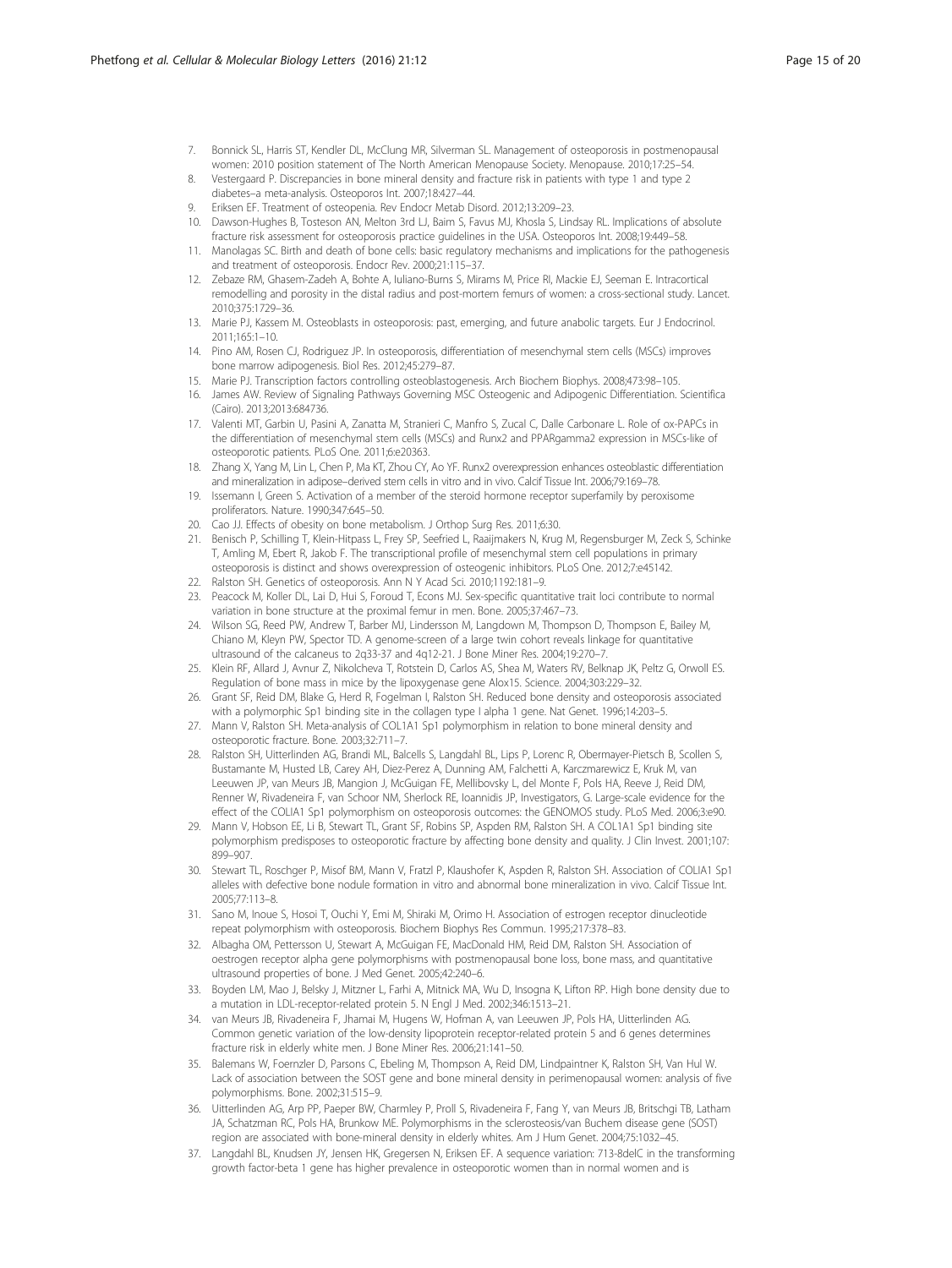<span id="page-15-0"></span>associated with very low bone mass in osteoporotic women and increased bone turnover in both osteoporotic and normal women. Bone. 1997;20:289–94.

- 38. Yamada Y, Miyauchi A, Goto J, Takagi Y, Okuizumi H, Kanematsu M, Hase M, Takai H, Harada A, Ikeda K. Association of a polymorphism of the transforming growth factor-beta1 gene with genetic susceptibility to osteoporosis in postmenopausal Japanese women. J Bone Miner Res. 1998;13:1569–76.
- 39. Langdahl BL, Uitterlinden AG, Ralston SH, Trikalinos TA, Balcells S, Brandi ML, Scollen S, Lips P, Lorenc R, Obermayer-Pietsch B, Reid DM, Armas JB, Arp PP, Bassiti A, Bustamante M, Husted LB, Carey AH, Perez Cano R, Dobnig H, Dunning AM, Fahrleitner-Pammer A, Falchetti A, Karczmarewicz E, Kruk M, van Leeuwen JP, Masi L, van Meurs JB, Mangion J, McGuigan FE, Mellibovsky L, Mosekilde L, Nogues X, Pols HA, Reeve J, Renner W, Rivadeneira F, van Schoor NM, Ioannidis JP, investigators, A., investigators, D., investigators, E., investigators, E., investigators, F., investigators, L., investigators, E. and Study, G. Large-scale analysis of association between polymorphisms in the transforming growth factor beta 1 gene (TGFB1) and osteoporosis: the GENOMOS study. Bone. 2008;42:969–81.
- 40. Morrison NA, Qi JC, Tokita A, Kelly PJ, Crofts L, Nguyen TV, Sambrook PN, Eisman JA. Prediction of bone density from vitamin D receptor alleles. Nature. 1994;367:284–7.
- 41. Richards JB, Rivadeneira F, Inouye M, Pastinen TM, Soranzo N, Wilson SG, Andrew T, Falchi M, Gwilliam R, Ahmadi KR, Valdes AM, Arp P, Whittaker P, Verlaan DJ, Jhamai M, Kumanduri V, Moorhouse M, van Meurs JB, Hofman A, Pols HA, Hart D, Zhai G, Kato BS, Mullin BH, Zhang F, Deloukas P, Uitterlinden AG, Spector TD. Bone mineral density, osteoporosis, and osteoporotic fractures: a genome-wide association study. Lancet. 2008;371:1505–12.
- 42. Styrkarsdottir U, Halldorsson BV, Gretarsdottir S, Gudbjartsson DF, Walters GB, Ingvarsson T, Jonsdottir T, Saemundsdottir J, Snorradottir S, Center JR, Nguyen TV, Alexandersen P, Gulcher JR, Eisman JA, Christiansen C, Sigurdsson G, Kong A, Thorsteinsdottir U, Stefansson K. New sequence variants associated with bone mineral density. Nat Genet. 2009;41:15–7.
- 43. Boyce BF, Xing L. The RANKL/RANK/OPG pathway. Curr Osteoporos Rep. 2007;5:98–104.
- 44. Zaiss MM, Sarter K, Hess A, Engelke K, Bohm C, Nimmerjahn F, Voll R, Schett G, David JP. Increased bone density and resistance to ovariectomy-induced bone loss in FoxP3-transgenic mice based on impaired osteoclast differentiation. Arthritis Rheum. 2010;62:2328–38.
- 45. Min H, Morony S, Sarosi I, Dunstan CR, Capparelli C, Scully S, Van G, Kaufman S, Kostenuik PJ, Lacey DL, Boyle WJ, Simonet WS. Osteoprotegerin reverses osteoporosis by inhibiting endosteal osteoclasts and prevents vascular calcification by blocking a process resembling osteoclastogenesis. J Exp Med. 2000;192:463–74.
- 46. Simonet WS, Lacey DL, Dunstan CR, Kelley M, Chang MS, Luthy R, Nguyen HQ, Wooden S, Bennett L, Boone T, Shimamoto G, DeRose M, Elliott R, Colombero A, Tan HL, Trail G, Sullivan J, Davy E, Bucay N, Renshaw-Gegg L, Hughes TM, Hill D, Pattison W, Campbell P, Sander S, Van G, Tarpley J, Derby P, Lee R, Boyle WJ. Osteoprotegerin: a novel secreted protein involved in the regulation of bone density. Cell. 1997;89:309–19.
- 47. Mizuno A, Amizuka N, Irie K, Murakami A, Fujise N, Kanno T, Sato Y, Nakagawa N, Yasuda H, Mochizuki S, Gomibuchi T, Yano K, Shima N, Washida N, Tsuda E, Morinaga T, Higashio K, Ozawa H. Severe osteoporosis in mice lacking osteoclastogenesis inhibitory factor/osteoprotegerin. Biochem Biophys Res Commun. 1998;247:610–5.
- 48. Bucay N, Sarosi I, Dunstan CR, Morony S, Tarpley J, Capparelli C, Scully S, Tan HL, Xu W, Lacey DL, Boyle WJ, Simonet WS. osteoprotegerin-deficient mice develop early onset osteoporosis and arterial calcification. Genes Dev. 1998;12:1260–8.
- 49. Kong YY, Feige U, Sarosi I, Bolon B, Tafuri A, Morony S, Capparelli C, Li J, Elliott R, McCabe S, Wong T, Campagnuolo G, Moran E, Bogoch ER, Van G, Nguyen LT, Ohashi PS, Lacey DL, Fish E, Boyle WJ, Penninger JM. Activated T cells regulate bone loss and joint destruction in adjuvant arthritis through osteoprotegerin ligand. Nature. 1999;402:304–9.
- 50. Takayanagi H, Kim S, Koga T, Nishina H, Isshiki M, Yoshida H, Saiura A, Isobe M, Yokochi T, Inoue J, Wagner EF, Mak TW, Kodama T, Taniguchi T. Induction and activation of the transcription factor NFATc1 (NFAT2) integrate RANKL signaling in terminal differentiation of osteoclasts. Dev Cell. 2002;3:889–901.
- 51. Asagiri M, Sato K, Usami T, Ochi S, Nishina H, Yoshida H, Morita I, Wagner EF, Mak TW, Serfling E, Takayanagi H. Autoamplification of NFATc1 expression determines its essential role in bone homeostasis. J Exp Med. 2005;202:1261–9.
- 52. Jones DH, Kong YY, Penninger JM. Role of RANKL and RANK in bone loss and arthritis. Ann Rheum Dis. 2002;61 Suppl 2:ii32–9.
- 53. Lacey DL, Timms E, Tan HL, Kelley MJ, Dunstan CR, Burgess T, Elliott R, Colombero A, Elliott G, Scully S, Hsu H, Sullivan J, Hawkins N, Davy E, Capparelli C, Eli A, Qian YX, Kaufman S, Sarosi I, Shalhoub V, Senaldi G, Guo J, Delaney J, Boyle WJ. Osteoprotegerin ligand is a cytokine that regulates osteoclast differentiation and activation. Cell. 1998;93:165–76.
- 54. Kearns AE, Khosla S, Kostenuik PJ. Receptor activator of nuclear factor kappaB ligand and osteoprotegerin regulation of bone remodeling in health and disease. Endocr Rev. 2008;29:155–92.
- 55. Hodge JM, Collier FM, Pavlos NJ, Kirkland MA, Nicholson GC. M-CSF potently augments RANKL-induced resorption activation in mature human osteoclasts. PLoS One. 2011;6:e21462.
- 56. Hofbauer LC, Schoppet M. Clinical implications of the osteoprotegerin/RANKL/RANK system for bone and vascular diseases. JAMA. 2004;292:490–5.
- 57. Rogers A, Eastell R. Circulating osteoprotegerin and receptor activator for nuclear factor kappaB ligand: clinical utility in metabolic bone disease assessment. J Clin Endocrinol Metab. 2005;90:6323–31.
- 58. Mainini G, Incoronato M, Urso L, Scaffa C. Serum osteoprotegerin correlates with age and bone mass in postmenopausal, but not in fertile age women. Clin Exp Obstet Gynecol. 2011;38:355–9.
- 59. Rifas L. Bone and cytokines: beyond IL-1, IL-6 and TNF-alpha. Calcif Tissue Int. 1999;64:1–7.
- 60. Pagliari D, Ciro Tamburrelli F, Zirio G, Newton EE, Cianci R. The role of "bone immunological niche" for a new pathogenetic paradigm of osteoporosis. Anal Cell Pathol (Amst). 2015;2015:434389.
- 61. Yuan FL, Li X, Lu WG, Zhao YQ, Li CW, Li JP, Sun JM, Xu RS. Type 17 T-helper cells might be a promising therapeutic target for osteoporosis. Mol Biol Rep. 2012;39:771–4.
- 62. Sato K, Suematsu A, Okamoto K, Yamaguchi A, Morishita Y, Kadono Y, Tanaka S, Kodama T, Akira S, Iwakura Y, Cua DJ, Takayanagi H. Th17 functions as an osteoclastogenic helper T cell subset that links T cell activation and bone destruction. J Exp Med. 2006;203:2673–82.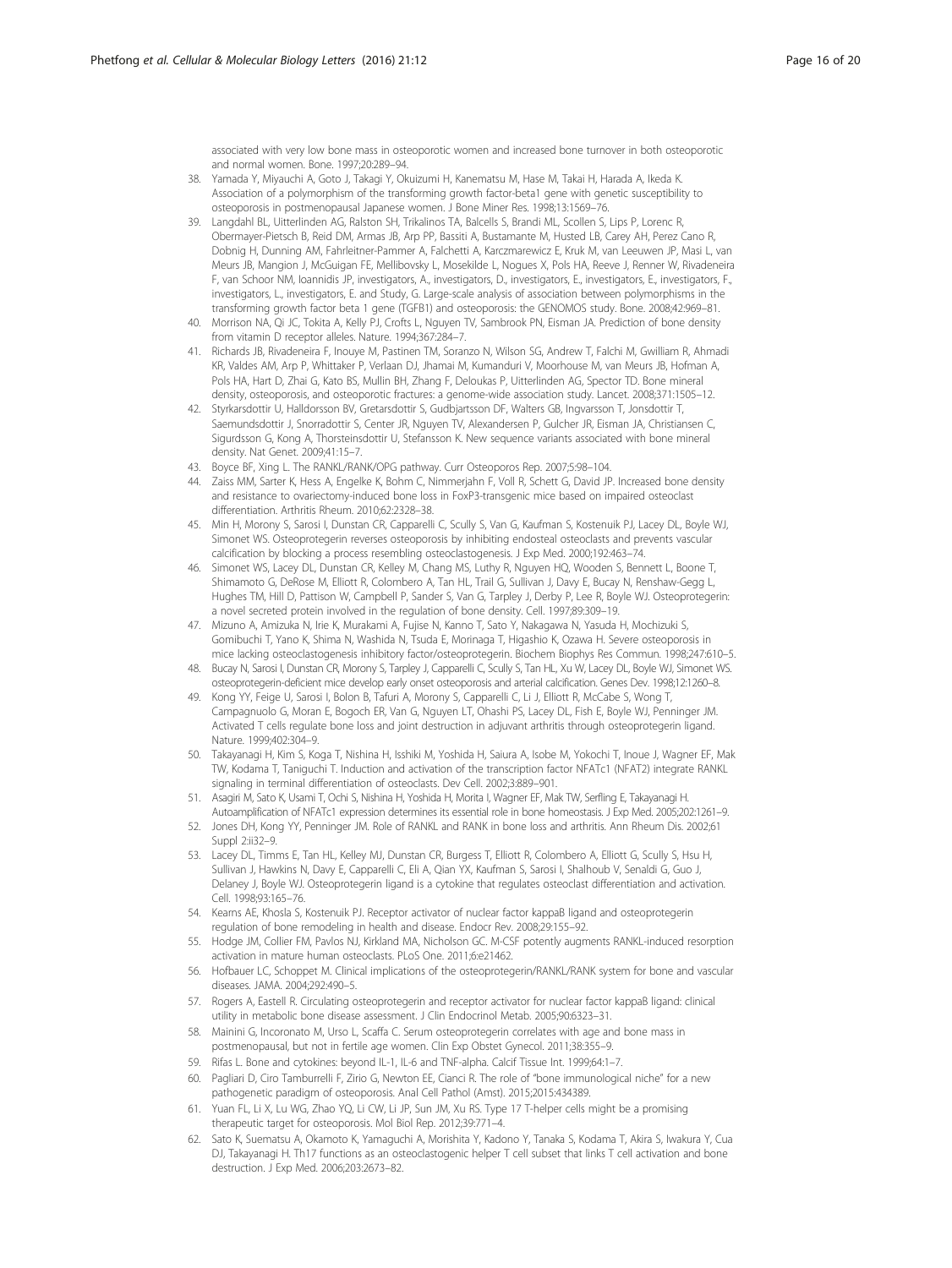- <span id="page-16-0"></span>63. Tyagi AM, Srivastava K, Mansoori MN, Trivedi R, Chattopadhyay N, Singh D. Estrogen deficiency induces the differentiation of IL-17 secreting Th17 cells: a new candidate in the pathogenesis of osteoporosis. PLoS One. 2012;7:e44552.
- 64. Korn T, Oukka M, Kuchroo V, Bettelli E. Th17 cells: effector T cells with inflammatory properties. Semin Immunol. 2007;19:362–71.
- 65. Zhao R. Immune regulation of bone loss by Th17 cells in oestrogen-deficient osteoporosis. Eur J Clin Invest. 2013; 43:1195–202.
- 66. Manolagas SC. Wnt signaling and osteoporosis. Maturitas. 2014;78:233–7.
- 67. Day TF, Guo X, Garrett-Beal L, Yang Y. Wnt/beta-catenin signaling in mesenchymal progenitors controls osteoblast and chondrocyte differentiation during vertebrate skeletogenesis. Dev Cell. 2005;8:739–50.
- 68. Hoeppner LH, Secreto FJ, Westendorf JJ. Wnt signaling as a therapeutic target for bone diseases. Expert Opin Ther Targets. 2009;13:485–96.
- 69. Kang S, Bennett CN, Gerin I, Rapp LA, Hankenson KD, Macdougald OA. Wnt signaling stimulates osteoblastogenesis of mesenchymal precursors by suppressing CCAAT/enhancer-binding protein alpha and peroxisome proliferator-activated receptor gamma. J Biol Chem. 2007;282:14515–24.
- 70. Krishnan V, Bryant HU, Macdougald OA. Regulation of bone mass by Wnt signaling. J Clin Invest. 2006;116:1202–9.
- 71. Glass 2nd DA, Bialek P, Ahn JD, Starbuck M, Patel MS, Clevers H, Taketo MM, Long F, McMahon AP, Lang RA, Karsenty G. Canonical Wnt signaling in differentiated osteoblasts controls osteoclast differentiation. Dev Cell. 2005;8:751–64.
- 72. Gong Y, Slee RB, Fukai N, Rawadi G, Roman-Roman S, Reginato AM, Wang H, Cundy T, Glorieux FH, Lev D, Zacharin M, Oexle K, Marcelino J, Suwairi W, Heeger S, Sabatakos G, Apte S, Adkins WN, Allgrove J, Arslan-Kirchner M, Batch JA, Beighton P, Black GC, Boles RG, Boon LM, Borrone C, Brunner HG, Carle GF, Dallapiccola B, De Paepe A, Floege B, Halfhide ML, Hall B, Hennekam RC, Hirose T, Jans A, Juppner H, Kim CA, Keppler-Noreuil K, Kohlschuetter A, LaCombe D, Lambert M, Lemyre E, Letteboer T, Peltonen L, Ramesar RS, Romanengo M, Somer H, Steichen-Gersdorf E, Steinmann B, Sullivan B, Superti-Furga A, Swoboda W, van den Boogaard MJ, Van Hul W, Vikkula M, Votruba M, Zabel B, Garcia T, Baron R, Olsen BR, Warman ML, Osteoporosis-Pseudoglioma Syndrome Collaborative, G. LDL receptorrelated protein 5 (LRP5) affects bone accrual and eye development. Cell. 2001;107:513–23.
- 73. Bennett CN, Ouyang H, Ma YL, Zeng Q, Gerin I, Sousa KM, Lane TF, Krishnan V, Hankenson KD, MacDougald OA. Wnt10b increases postnatal bone formation by enhancing osteoblast differentiation. J Bone Miner Res. 2007;22:1924–32.
- 74. Perez-Castrillon JL, Olmos JM, Nan DN, Castillo J, Arozamena J, Montero A, Perez-Nunez MI, Riancho JA. Polymorphisms of the WNT10B gene, bone mineral density, and fractures in postmenopausal women. Calcif Tissue Int. 2009;85:113–8.
- 75. Bennett CN, Longo KA, Wright WS, Suva LJ, Lane TF, Hankenson KD, MacDougald OA. Regulation of osteoblastogenesis and bone mass by Wnt10b. Proc Natl Acad Sci U S A. 2005;102:3324–9.
- 76. Stevens JR, Miranda-Carboni GA, Singer MA, Brugger SM, Lyons KM, Lane TF. Wnt10b deficiency results in agedependent loss of bone mass and progressive reduction of mesenchymal progenitor cells. J Bone Miner Res. 2010;25:2138–47.
- 77. Boland GM, Perkins G, Hall DJ, Tuan RS. Wnt 3a promotes proliferation and suppresses osteogenic differentiation of adult human mesenchymal stem cells. J Cell Biochem. 2004;93:1210–30.
- 78. Ling L, Nurcombe V, Cool SM. Wnt signaling controls the fate of mesenchymal stem cells. Gene. 2009;433:1–7.
- 79. Chen J, Long F. beta-catenin promotes bone formation and suppresses bone resorption in postnatal growing mice. J Bone Miner Res. 2013;28:1160–9.
- 80. Rodriguez JP, Garat S, Gajardo H, Pino AM, Seitz G. Abnormal osteogenesis in osteoporotic patients is reflected by altered mesenchymal stem cells dynamics. J Cell Biochem. 1999;75:414–23.
- 81. Cruciat CM, Niehrs C. Secreted and transmembrane wnt inhibitors and activators. Cold Spring Harb Perspect Biol. 2013;5:a015081.
- 82. Ahmed SF, Fouda N, Abbas AA. Serum dickkopf-1 level in postmenopausal females: correlation with bone mineral density and serum biochemical markers. J Osteoporos. 2013;2013:460210.
- 83. Mbalaviele G, Sheikh S, Stains JP, Salazar VS, Cheng SL, Chen D, Civitelli R. Beta-catenin and BMP-2 synergize to promote osteoblast differentiation and new bone formation. J Cell Biochem. 2005;94:403–18.
- 84. Zhang M, Yan Y, Lim YB, Tang D, Xie R, Chen A, Tai P, Harris SE, Xing L, Qin YX, Chen D. BMP-2 modulates betacatenin signaling through stimulation of Lrp5 expression and inhibition of beta-TrCP expression in osteoblasts. J Cell Biochem. 2009;108:896–905.
- 85. Cheng H, Jiang W, Phillips FM, Haydon RC, Peng Y, Zhou L, Luu HH, An N, Breyer B, Vanichakarn P, Szatkowski JP, Park JY, He TC. Osteogenic activity of the fourteen types of human bone morphogenetic proteins (BMPs). J Bone Joint Surg Am. 2003;85-A:1544–52.
- 86. Chen D, Ji X, Harris MA, Feng JQ, Karsenty G, Celeste AJ, Rosen V, Mundy GR, Harris SE. Differential roles for bone morphogenetic protein (BMP) receptor type IB and IA in differentiation and specification of mesenchymal precursor cells to osteoblast and adipocyte lineages. J Cell Biol. 1998;142:295–305.
- 87. Knight MN, Hankenson KD. Mesenchymal Stem Cells in Bone Regeneration. Adv Wound Care (New Rochelle). 2013;2:306–16.
- 88. Chen G, Deng C, Li YP. TGF-beta and BMP signaling in osteoblast differentiation and bone formation. Int J Biol Sci. 2012;8:272–88.
- 89. Zhang C. Transcriptional regulation of bone formation by the osteoblast-specific transcription factor Osx. J Orthop Surg Res. 2010;5:37.
- 90. Lee MH, Kwon TG, Park HS, Wozney JM, Ryoo HM. BMP-2-induced Osterix expression is mediated by Dlx5 but is independent of Runx2. Biochem Biophys Res Commun. 2003;309:689–94.
- 91. Holleville N, Mateos S, Bontoux M, Bollerot K, Monsoro-Burq AH. Dlx5 drives Runx2 expression and osteogenic differentiation in developing cranial suture mesenchyme. Dev Biol. 2007;304:860–74.
- 92. Jeong HM, Jin YH, Kim YJ, Yum J, Choi YH, Yeo CY, Lee KY. Akt phosphorylates and regulates the function of Dlx5. Biochem Biophys Res Commun. 2011;409:681–6.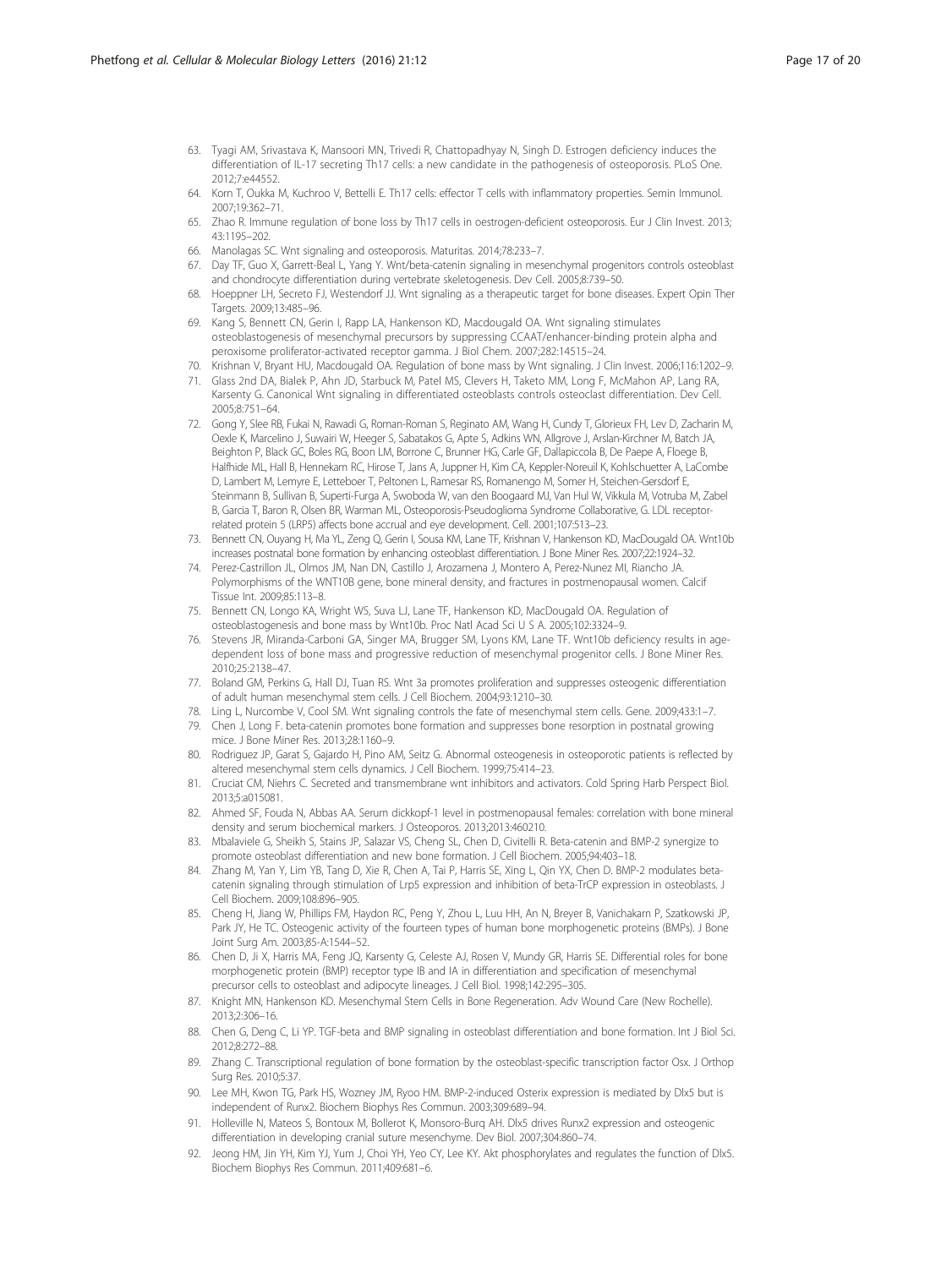- <span id="page-17-0"></span>93. Choi YH, Jeong HM, Jin YH, Li H, Yeo CY, Lee KY. Akt phosphorylates and regulates the osteogenic activity of Osterix. Biochem Biophys Res Commun. 2011;411:637–41.
- 94. Daluiski A, Engstrand T, Bahamonde ME, Gamer LW, Agius E, Stevenson SL, Cox K, Rosen V, Lyons KM. Bone morphogenetic protein-3 is a negative regulator of bone density. Nat Genet. 2001;27:84–8.
- 95. Prall WC, Haasters F, Heggebo J, Polzer H, Schwarz C, Gassner C, Grote S, Anz D, Jager M, Mutschler W, Schieker M. Mesenchymal stem cells from osteoporotic patients feature impaired signal transduction but sustained osteoinduction in response to BMP-2 stimulation. Biochem Biophys Res Commun. 2013;440:617–22.
- 96. Haasters F, Docheva D, Gassner C, Popov C, Bocker W, Mutschler W, Schieker M, Prall WC. Mesenchymal stem cells from osteoporotic patients reveal reduced migration and invasion upon stimulation with BMP-2 or BMP-7. Biochem Biophys Res Commun. 2014;452:118–23.
- 97. Wu XB, Li Y, Schneider A, Yu W, Rajendren G, Iqbal J, Yamamoto M, Alam M, Brunet LJ, Blair HC, Zaidi M, Abe E. Impaired osteoblastic differentiation, reduced bone formation, and severe osteoporosis in noggin-overexpressing mice. J Clin Invest. 2003;112:924–34.
- 98. Devlin RD, Du Z, Pereira RC, Kimble RB, Economides AN, Jorgetti V, Canalis E. Skeletal overexpression of noggin results in osteopenia and reduced bone formation. Endocrinology. 2003;144:1972–8.
- 99. Moffett SP, Dillon KA, Yerges LM, Goodrich LJ, Nestlerode C, Bunker CH, Wheeler VW, Patrick AL, Zmuda JM. Identification and association analysis of single nucleotide polymorphisms in the human noggin (NOG) gene and osteoporosis phenotypes. Bone. 2009;44:999–1002.
- 100. Gazzerro E, Pereira RC, Jorgetti V, Olson S, Economides AN, Canalis E. Skeletal overexpression of gremlin impairs bone formation and causes osteopenia. Endocrinology. 2005;146:655–65.
- 101. Cheung CL, Lau KS, Sham PC, Tan KC, Kung AW. Genetic variants in GREM2 are associated with bone mineral density in a southern Chinese population. J Clin Endocrinol Metab. 2013;98:E1557–61.
- 102. Dawson-Hughes B, Harris SS, Krall EA, Dallal GE. Effect of calcium and vitamin D supplementation on bone density in men and women 65 years of age or older. N Engl J Med. 1997;337:670–6.
- 103. Baccaro LF, Conde DM, Costa-Paiva L, Pinto-Neto AM. The epidemiology and management of postmenopausal osteoporosis: a viewpoint from Brazil. Clin Interv Aging. 2015;10:583–91.
- 104. Van Beek ER, Lowik CW, Papapoulos SE. Bisphosphonates suppress bone resorption by a direct effect on early osteoclast precursors without affecting the osteoclastogenic capacity of osteogenic cells: the role of protein geranylgeranylation in the action of nitrogen-containing bisphosphonates on osteoclast precursors. Bone. 2002;30:64–70.
- 105. Rodan GA, Reszka AA. Bisphosphonate mechanism of action. Curr Mol Med. 2002;2:571–7.
- 106. Papapoulos SE, Quandt SA, Liberman UA, Hochberg MC, Thompson DE. Meta-analysis of the efficacy of alendronate for the prevention of hip fractures in postmenopausal women. Osteoporos Int. 2005;16:468–74.
- 107. Inderjeeth CA, Glendenning P, Ratnagobal S, Inderjeeth DC, Ondhia C. Long-term efficacy, safety, and patient acceptability of ibandronate in the treatment of postmenopausal osteoporosis. Int J Womens Health. 2015;7:7–17.
- 108. Harrington JT, Ste-Marie LG, Brandi ML, Civitelli R, Fardellone P, Grauer A, Barton I, Boonen S. Risedronate rapidly reduces the risk for nonvertebral fractures in women with postmenopausal osteoporosis. Calcif Tissue Int. 2004;74:129–35.
- 109. Black DM, Delmas PD, Eastell R, Reid IR, Boonen S, Cauley JA, Cosman F, Lakatos P, Leung PC, Man Z, Mautalen C, Mesenbrink P, Hu H, Caminis J, Tong K, Rosario-Jansen T, Krasnow J, Hue TF, Sellmeyer D, Eriksen EF, Cummings SR. Once-yearly zoledronic acid for treatment of postmenopausal osteoporosis. N Engl J Med. 2007;356:1809–22.
- 110. Yarom N, Yahalom R, Shoshani Y, Hamed W, Regev E, Elad S. Osteonecrosis of the jaw induced by orally administered bisphosphonates: incidence, clinical features, predisposing factors and treatment outcome. Osteoporos Int. 2007;18:1363–70.
- 111. Abrahamsen B, Eiken P, Eastell R. Subtrochanteric and diaphyseal femur fractures in patients treated with alendronate: a register-based national cohort study. J Bone Miner Res. 2009;24:1095–102.
- 112. Cummings SR, San Martin J, McClung MR, Siris ES, Eastell R, Reid IR, Delmas P, Zoog HB, Austin M, Wang A, Kutilek S, Adami S, Zanchetta J, Libanati C, Siddhanti S, Christiansen C. Denosumab for prevention of fractures in postmenopausal women with osteoporosis. N Engl J Med. 2009;361:756–65.
- 113. Chesnut 3rd CH, Silverman S, Andriano K, Genant H, Gimona A, Harris S, Kiel D, LeBoff M, Maricic M, Miller P, Moniz C, Peacock M, Richardson P, Watts N, Baylink D. A randomized trial of nasal spray salmon calcitonin in postmenopausal women with established osteoporosis: the prevent recurrence of osteoporotic fractures study. PROOF Study Group Am J Med. 2000;109:267–76.
- 114. Rossouw JE, Anderson GL, Prentice RL, LaCroix AZ, Kooperberg C, Stefanick ML, Jackson RD, Beresford SA, Howard BV, Johnson KC, Kotchen JM, Ockene J. Risks and benefits of estrogen plus progestin in healthy postmenopausal women: principal results From the Women's Health Initiative randomized controlled trial. Jama. 2002;288:321–33.
- 115. Ettinger B, Black DM, Mitlak BH, Knickerbocker RK, Nickelsen T, Genant HK, Christiansen C, Delmas PD, Zanchetta JR, Stakkestad J, Gluer CC, Krueger K, Cohen FJ, Eckert S, Ensrud KE, Avioli LV, Lips P, Cummings SR. Reduction of vertebral fracture risk in postmenopausal women with osteoporosis treated with raloxifene: results from a 3-year randomized clinical trial. Multiple Outcomes of Raloxifene Evaluation (MORE) Investigators. JAMA. 1999;282:637–45.
- 116. Barrett-Connor E, Mosca L, Collins P, Geiger MJ, Grady D, Kornitzer M, McNabb MA, Wenger NK. Effects of raloxifene on cardiovascular events and breast cancer in postmenopausal women. N Engl J Med. 2006;355:125–37.
- 117. Anderson GL, Limacher M, Assaf AR, Bassford T, Beresford SA, Black H, Bonds D, Brunner R, Brzyski R, Caan B, Chlebowski R, Curb D, Gass M, Hays J, Heiss G, Hendrix S, Howard BV, Hsia J, Hubbell A, Jackson R, Johnson KC, Judd H, Kotchen JM, Kuller L, LaCroix AZ, Lane D, Langer RD, Lasser N, Lewis CE, Manson J, Margolis K, Ockene J, O'Sullivan MJ, Phillips L, Prentice RL, Ritenbaugh C, Robbins J, Rossouw JE, Sarto G, Stefanick ML, Van Horn L, Wactawski-Wende J, Wallace R, Wassertheil-Smoller S. Effects of conjugated equine estrogen in postmenopausal women with hysterectomy: the Women's Health Initiative randomized controlled trial. JAMA. 2004;291:1701–12.
- 118. Vahle JL, Sato M, Long GG, Young JK, Francis PC, Engelhardt JA, Westmore MS, Linda Y, Nold JB. Skeletal changes in rats given daily subcutaneous injections of recombinant human parathyroid hormone (1-34) for 2 years and relevance to human safety. Toxicol Pathol. 2002;30:312–21.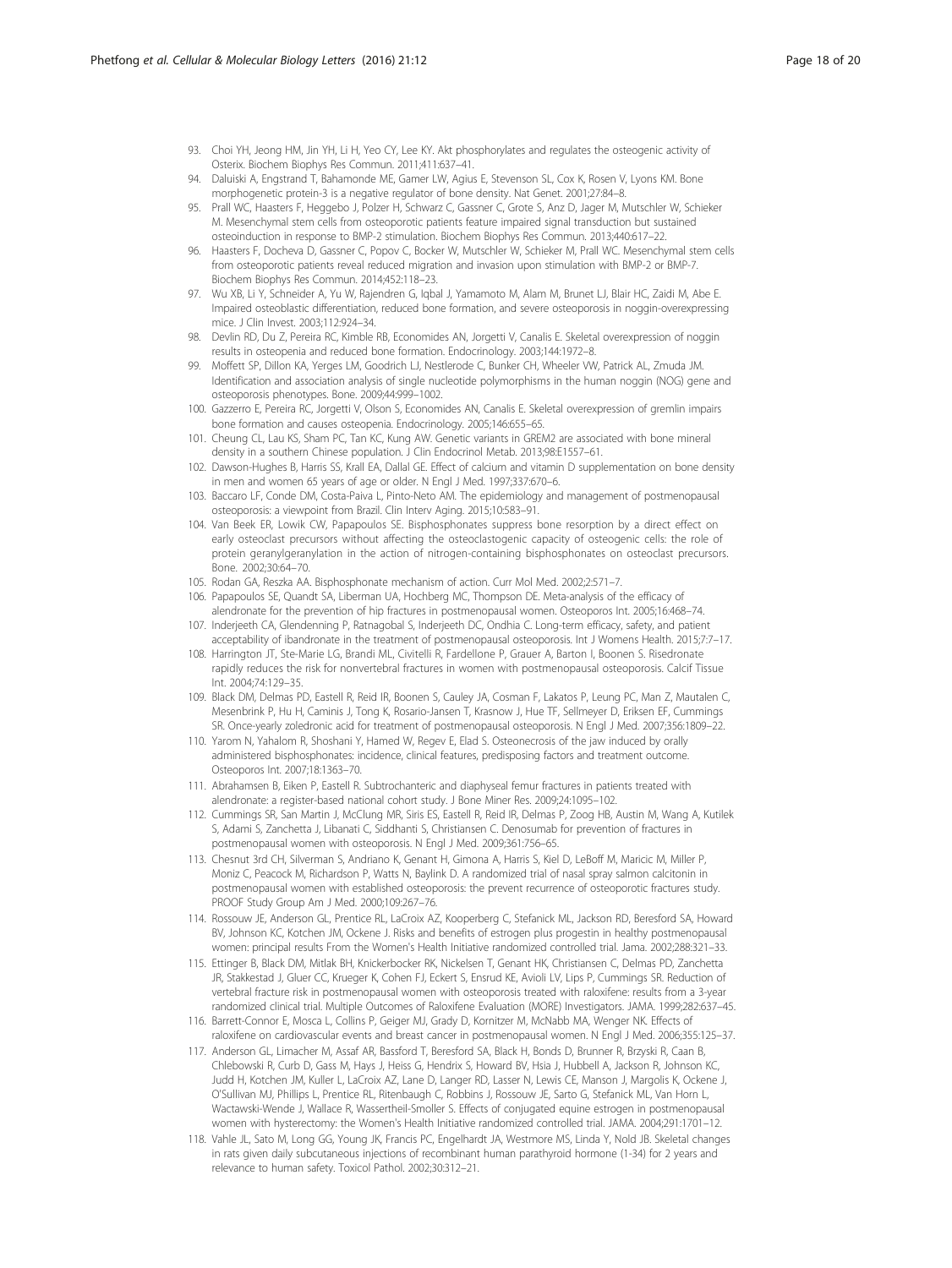- <span id="page-18-0"></span>119. Marie PJ, Felsenberg D, Brandi ML. How strontium ranelate, via opposite effects on bone resorption and formation, prevents osteoporosis. Osteoporos Int. 2011;22:1659–67.
- 120. Takahashi K, Tanabe K, Ohnuki M, Narita M, Ichisaka T, Tomoda K, Yamanaka S. Induction of pluripotent stem cells from adult human fibroblasts by defined factors. Cell. 2007;131:861–72.
- 121. Dominici M, Le Blanc K, Mueller I, Slaper-Cortenbach I, Marini F, Krause D, Deans R, Keating A, Prockop D, Horwitz E. Minimal criteria for defining multipotent mesenchymal stromal cells. The International Society for Cellular Therapy position statement Cytotherapy. 2006;8:315–7.
- 122. Ryan JM, Barry FP, Murphy JM, Mahon BP. Mesenchymal stem cells avoid allogeneic rejection. J Inflamm (Lond). 2005;2:8.
- 123. Liu H, Kemeny DM, Heng BC, Ouyang HW, Melendez AJ, Cao T. The immunogenicity and immunomodulatory function of osteogenic cells differentiated from mesenchymal stem cells. J Immunol. 2006;176:2864–71.
- 124. Lee K, Kim H, Kim JM, Kim JR, Kim KJ, Kim YJ, Park SI, Jeong JH, Moon YM, Lim HS, Bae DW, Kwon J, Ko CY, Kim HS, Shin HI, Jeong D. Systemic transplantation of human adipose-derived stem cells stimulates bone repair by promoting osteoblast and osteoclast function. J Cell Mol Med. 2011;15:2082–94.
- 125. Ye X, Zhang P, Xue S, Xu Y, Tan J, Liu G. Adipose-derived stem cells alleviate osteoporosis by enhancing osteogenesis and inhibiting adipogenesis in a rabbit model. Cytotherapy. 2014;16:1643–55.
- 126. Ichioka N, Inaba M, Kushida T, Esumi T, Takahara K, Inaba K, Ogawa R, Iida H, Ikehara S. Prevention of senile osteoporosis in SAMP6 mice by intrabone marrow injection of allogeneic bone marrow cells. Stem Cells. 2002;20: 542–51.
- 127. Ocarino Nde M, Boeloni JN, Jorgetti V, Gomes DA, Goes AM, Serakides R. Intra-bone marrow injection of mesenchymal stem cells improves the femur bone mass of osteoporotic female rats. Connect Tissue Res. 2010;51: 426–33.
- 128. Wang Z, Goh J, De Das S, Ge Z, Ouyang H, Chong JS, Low SL, Lee EH. Efficacy of bone marrow-derived stem cells in strengthening osteoporotic bone in a rabbit model. Tissue Eng. 2006;12:1753–61.
- 129. Cao L, Liu G, Gan Y, Fan Q, Yang F, Zhang X, Tang T, Dai K. The use of autologous enriched bone marrow MSCs to enhance osteoporotic bone defect repair in long-term estrogen deficient goats. Biomaterials. 2012;33:5076–84.
- 130. Stolzing A, Jones E, McGonagle D, Scutt A. Age-related changes in human bone marrow-derived mesenchymal stem cells: consequences for cell therapies. Mech Ageing Dev. 2008;129:163–73.
- 131. Arana M, Mazo M, Aranda P, Pelacho B, Prosper F. Adipose tissue-derived mesenchymal stem cells: isolation, expansion, and characterization. Methods Mol Biol. 2013;1036:47–61.
- 132. Strem BM, Hicok KC, Zhu M, Wulur I, Alfonso Z, Schreiber RE, Fraser JK, Hedrick MH. Multipotential differentiation of adipose tissue-derived stem cells. Keio J Med. 2005;54:132–41.
- 133. Kern S, Eichler H, Stoeve J, Kluter H, Bieback K. Comparative analysis of mesenchymal stem cells from bone marrow, umbilical cord blood, or adipose tissue. Stem Cells. 2006;24:1294–301.
- 134. Jurgens WJ, Oedayrajsingh-Varma MJ, Helder MN, Zandiehdoulabi B, Schouten TE, Kuik DJ, Ritt MJ, van Milligen FJ. Effect of tissue-harvesting site on yield of stem cells derived from adipose tissue: implications for cell-based therapies. Cell Tissue Res. 2008;332:415–26.
- 135. Choudhery MS, Badowski M, Muise A, Pierce J, Harris DT. Donor age negatively impacts adipose tissue-derived mesenchymal stem cell expansion and differentiation. J Transl Med. 2014;12:8.
- 136. Mirsaidi A, Genelin K, Vetsch JR, Stanger S, Theiss F, Lindtner RA, von Rechenberg B, Blauth M, Muller R, Kuhn GA, Hofmann Boss S, Ebner HL, Richards PJ. Therapeutic potential of adipose-derived stromal cells in age-related osteoporosis. Biomaterials. 2014;35:7326–35.
- 137. Cho SW, Sun HJ, Yang JY, Jung JY, Choi HJ, An JH, Kim SW, Kim SY, Park KJ, Shin CS. Human adipose tissue-derived stromal cell therapy prevents bone loss in ovariectomized nude mouse. Tissue Eng Part A. 2012;18:1067–78.
- 138. Bieback K, Brinkmann I. Mesenchymal stromal cells from human perinatal tissues: From biology to cell therapy. World J Stem Cells. 2010;2:81–92.
- 139. Yen BL, Huang HI, Chien CC, Jui HY, Ko BS, Yao M, Shun CT, Yen ML, Lee MC, Chen YC. Isolation of multipotent cells from human term placenta. Stem Cells. 2005;23:3–9.
- 140. Sanvoranart T, Supokawej A, Kheolamai P, U-Pratya Y, Klincumhom N, Manochantr S, Wattanapanitch M, Issaragrisil S. Bortezomib enhances the osteogenic differentiation capacity of human mesenchymal stromal cells derived from bone marrow and placental tissues. Biochem Biophys Res Commun. 2014;447:580–5.
- 141. Karahuseyinoglu S, Cinar O, Kilic E, Kara F, Akay GG, Demiralp DO, Tukun A, Uckan D, Can A. Biology of stem cells in human umbilical cord stroma: in situ and in vitro surveys. Stem Cells. 2007;25:319–31.
- 142. Diao Y, Ma Q, Cui F, Zhong Y. Human umbilical cord mesenchymal stem cells: osteogenesis in vivo as seed cells for bone tissue engineering. J Biomed Mater Res A. 2009;91:123–31.
- 143. McElreavey KD, Irvine AI, Ennis KT, McLean WH. Isolation, culture and characterisation of fibroblast-like cells derived from the Wharton's jelly portion of human umbilical cord. Biochem Soc Trans. 1991;19:29s.
- 144. Wang HS, Hung SC, Peng ST, Huang CC, Wei HM, Guo YJ, Fu YS, Lai MC, Chen CC. Mesenchymal stem cells in the Wharton's jelly of the human umbilical cord. Stem Cells. 2004;22:1330–7.
- 145. Li X, Bai J, Ji X, Li R, Xuan Y, Wang Y. Comprehensive characterization of four different populations of human mesenchymal stem cells as regards their immune properties, proliferation and differentiation. Int J Mol Med. 2014; 34:695–704.
- 146. Kang BJ, Ryu HH, Park SS, Koyama Y, Kikuchi M, Woo HM, Kim WH, Kweon OK. Comparing the osteogenic potential of canine mesenchymal stem cells derived from adipose tissues, bone marrow, umbilical cord blood, and Wharton's jelly for treating bone defects. J Vet Sci. 2012;13:299–310.
- 147. von Bahr L, Batsis I, Moll G, Hagg M, Szakos A, Sundberg B, Uzunel M, Ringden O, Le Blanc K. Analysis of tissues following mesenchymal stromal cell therapy in humans indicates limited long-term engraftment and no ectopic tissue formation. Stem Cells. 2012;30:1575–8.
- 148. Seebach E, Freischmidt H, Holschbach J, Fellenberg J, Richter W. Mesenchymal stroma cells trigger early attraction of M1 macrophages and endothelial cells into fibrin hydrogels, stimulating long bone healing without long-term engraftment. Acta Biomater. 2014;10:4730–41.